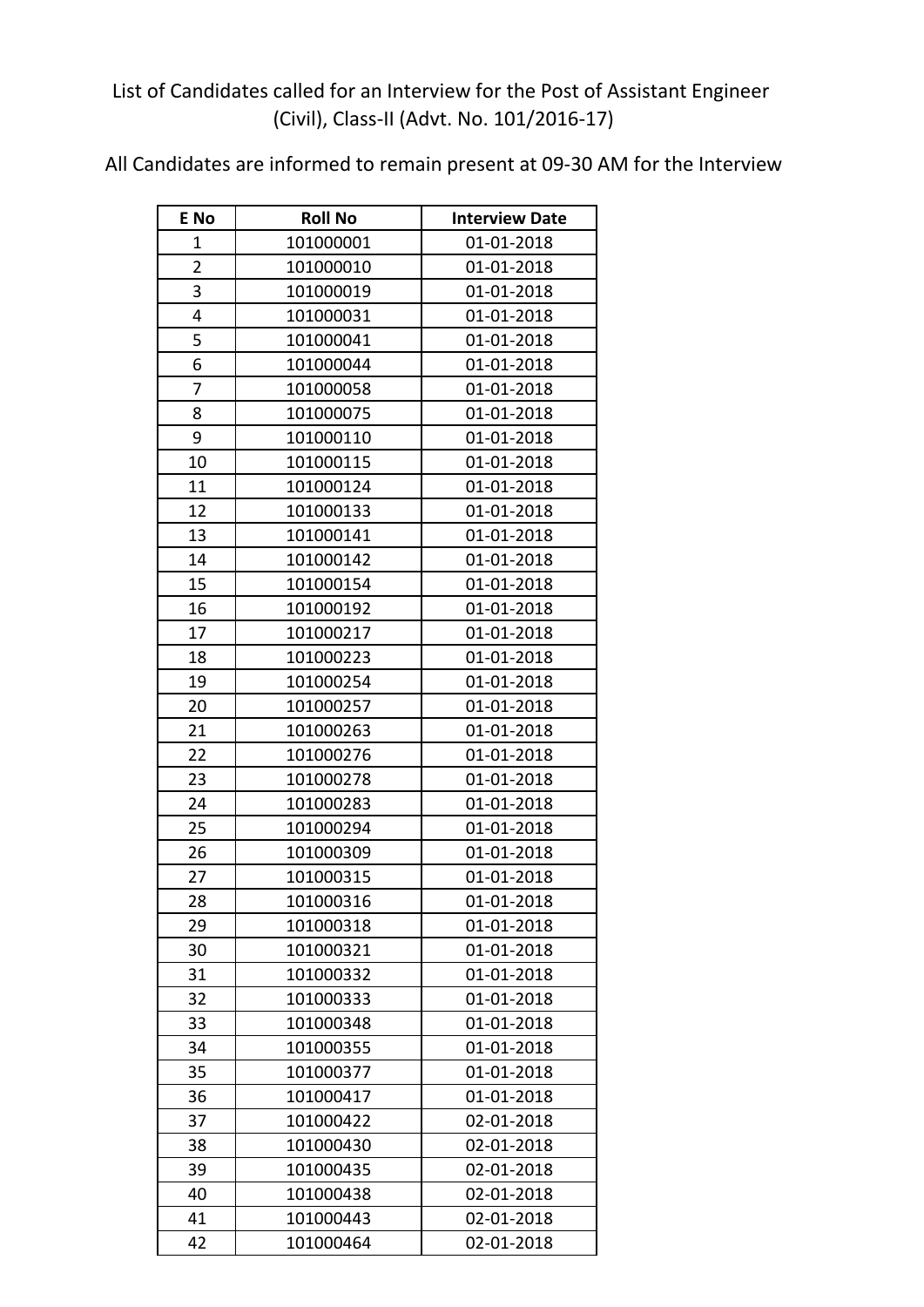| E No | <b>Roll No</b> | <b>Interview Date</b> |
|------|----------------|-----------------------|
| 43   | 101000488      | 02-01-2018            |
| 44   | 101000489      | 02-01-2018            |
| 45   | 101000507      | 02-01-2018            |
| 46   | 101000526      | 02-01-2018            |
| 47   | 101000561      | 02-01-2018            |
| 48   | 101000570      | 02-01-2018            |
| 49   | 101000580      | 02-01-2018            |
| 50   | 101000588      | 02-01-2018            |
| 51   | 101000602      | 02-01-2018            |
| 52   | 101000605      | 02-01-2018            |
| 53   | 101000609      | 02-01-2018            |
| 54   | 101000613      | 02-01-2018            |
| 55   | 101000625      | 02-01-2018            |
| 56   | 101000665      | 02-01-2018            |
| 57   | 101000683      | 02-01-2018            |
| 58   | 101000697      | 02-01-2018            |
| 59   | 101000715      | 02-01-2018            |
| 60   | 101000716      | 02-01-2018            |
| 61   | 101000729      | 02-01-2018            |
| 62   | 101000738      | 02-01-2018            |
| 63   | 101000744      | 02-01-2018            |
| 64   | 101000749      | 02-01-2018            |
| 65   | 101000773      | 02-01-2018            |
| 66   | 101000829      | 02-01-2018            |
| 67   | 101000835      | 02-01-2018            |
| 68   | 101000842      | 02-01-2018            |
| 69   | 101000847      | 02-01-2018            |
| 70   | 101000851      | 02-01-2018            |
| 71   | 101000872      | 02-01-2018            |
| 72   | 101000875      | 02-01-2018            |
| 73   | 101000891      | 02-01-2018            |
| 74   | 101000894      | 02-01-2018            |
| 75   | 101000896      | 02-01-2018            |
| 76   | 101000911      | 02-01-2018            |
| 77   | 101000943      | 02-01-2018            |
| 78   | 101000982      | 02-01-2018            |
| 79   | 101000994      | 02-01-2018            |
| 80   | 101000995      | 02-01-2018            |
| 81   | 101001005      | 02-01-2018            |
| 82   | 101001043      | 02-01-2018            |
| 83   | 101001044      | 02-01-2018            |
| 84   | 101001117      | 02-01-2018            |
| 85   | 101001140      | 03-01-2018            |
| 86   | 101001141      | 03-01-2018            |
| 87   | 101001153      | 03-01-2018            |
| 88   | 101001155      | 03-01-2018            |
| 89   | 101001157      | 03-01-2018            |
| 90   | 101001167      | 03-01-2018            |
| 91   | 101001169      | 03-01-2018            |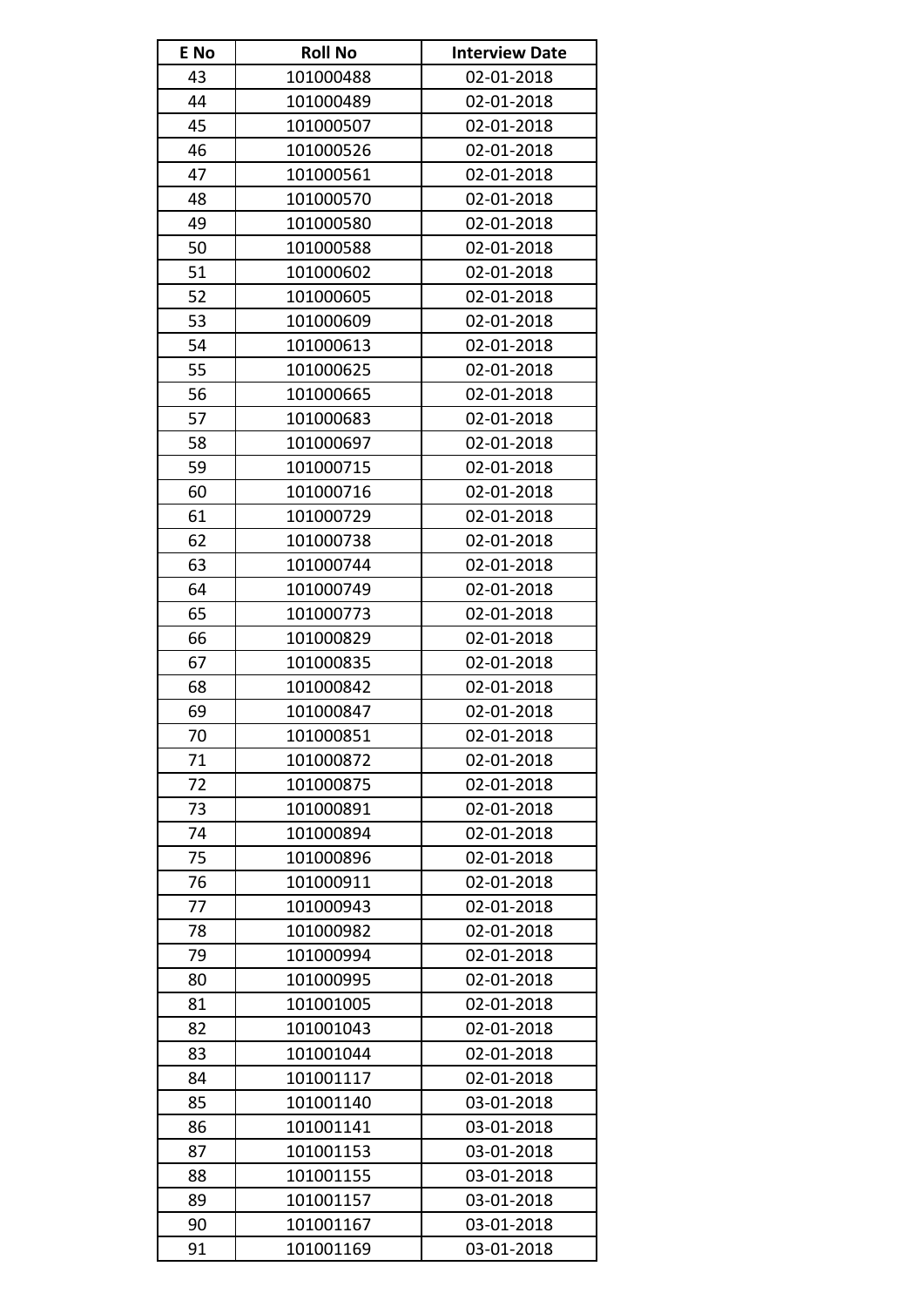| E No | <b>Roll No</b> | <b>Interview Date</b> |
|------|----------------|-----------------------|
| 92   | 101001177      | 03-01-2018            |
| 93   | 101001182      | 03-01-2018            |
| 94   | 101001198      | 03-01-2018            |
| 95   | 101001209      | 03-01-2018            |
| 96   | 101001210      | 03-01-2018            |
| 97   | 101001216      | 03-01-2018            |
| 98   | 101001225      | 03-01-2018            |
| 99   | 101001258      | 03-01-2018            |
| 100  | 101001272      | 03-01-2018            |
| 101  | 101001275      | 03-01-2018            |
| 102  | 101001305      | 03-01-2018            |
| 103  | 101001318      | 03-01-2018            |
| 104  | 101001350      | 03-01-2018            |
| 105  | 101001376      | 03-01-2018            |
| 106  | 101001377      | 03-01-2018            |
| 107  | 101001379      | 03-01-2018            |
| 108  | 101001403      | 03-01-2018            |
| 109  | 101001419      | 03-01-2018            |
| 110  | 101001421      | 03-01-2018            |
| 111  | 101001470      | 03-01-2018            |
| 112  | 101001522      | 03-01-2018            |
| 113  | 101001531      | 03-01-2018            |
| 114  | 101001533      | 03-01-2018            |
| 115  | 101001547      | 03-01-2018            |
| 116  | 101001558      | 03-01-2018            |
| 117  | 101001603      | 03-01-2018            |
| 118  | 101001609      | 03-01-2018            |
| 119  | 101001637      | 03-01-2018            |
| 120  | 101001653      | 03-01-2018            |
| 121  | 101001693      | 03-01-2018            |
| 122  | 101001695      | 03-01-2018            |
| 123  | 101001697      | 03-01-2018            |
| 124  | 101001707      | 03-01-2018            |
| 125  | 101001719      | 03-01-2018            |
| 126  | 101001738      | 03-01-2018            |
| 127  | 101001750      | 03-01-2018            |
| 128  | 101001788      | 03-01-2018            |
| 129  | 101001796      | 03-01-2018            |
| 130  | 101001805      | 03-01-2018            |
| 131  | 101001825      | 03-01-2018            |
| 132  | 101001868      | 03-01-2018            |
| 133  | 101001883      | 04-01-2018            |
| 134  | 101001929      | 04-01-2018            |
| 135  | 101001938      | 04-01-2018            |
| 136  | 101001998      | 04-01-2018            |
| 137  | 101002005      | 04-01-2018            |
| 138  | 101002028      | 04-01-2018            |
| 139  | 101002037      | 04-01-2018            |
| 140  | 101002041      | 04-01-2018            |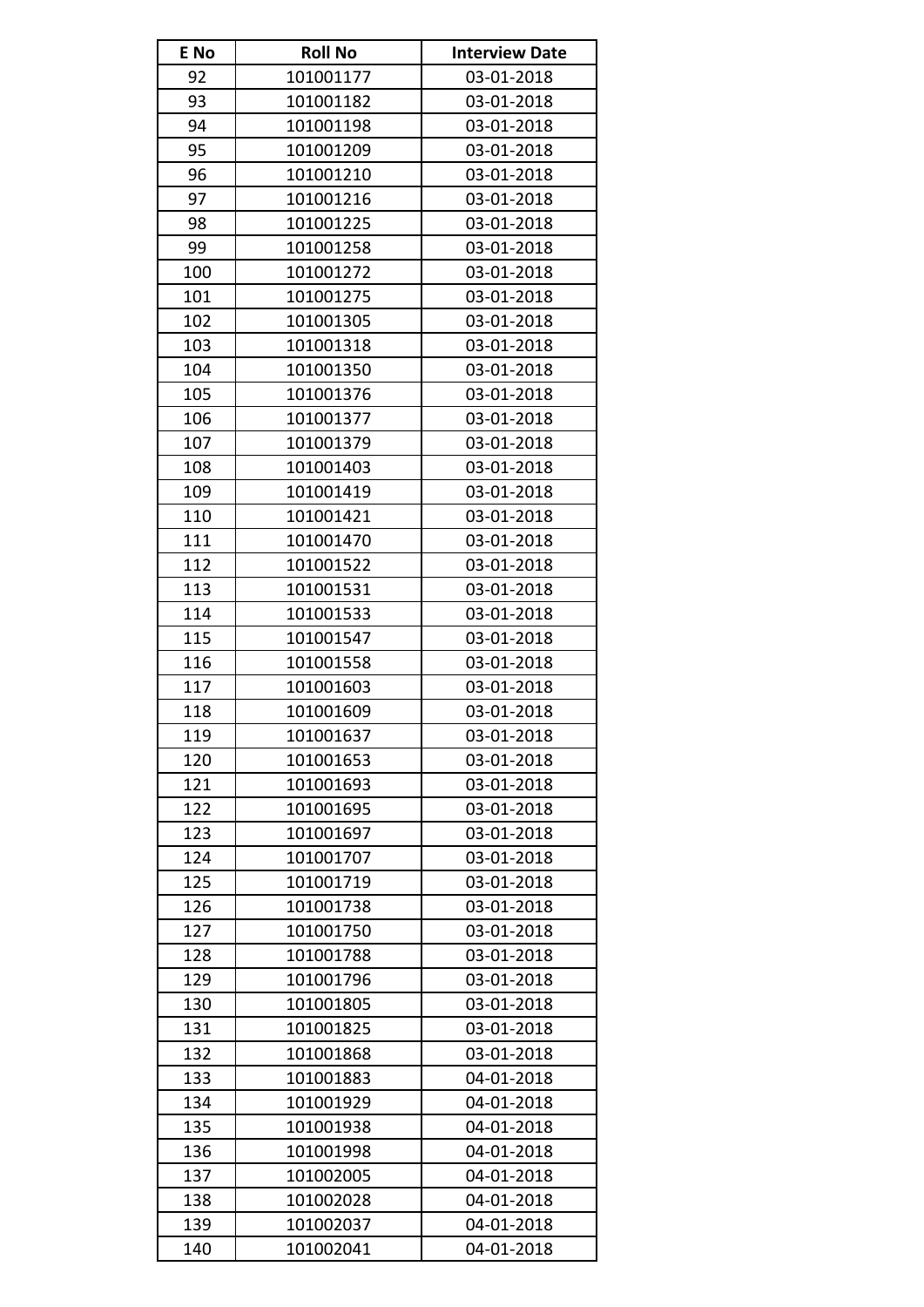| E No | <b>Roll No</b> | <b>Interview Date</b> |
|------|----------------|-----------------------|
| 141  | 101002056      | 04-01-2018            |
| 142  | 101002059      | 04-01-2018            |
| 143  | 101002064      | 04-01-2018            |
| 144  | 101002071      | 04-01-2018            |
| 145  | 101002072      | 04-01-2018            |
| 146  | 101002083      | 04-01-2018            |
| 147  | 101002096      | 04-01-2018            |
| 148  | 101002099      | 04-01-2018            |
| 149  | 101002109      | 04-01-2018            |
| 150  | 101002115      | 04-01-2018            |
| 151  | 101002122      | 04-01-2018            |
| 152  | 101002157      | 04-01-2018            |
| 153  | 101002173      | 04-01-2018            |
| 154  | 101002176      | 04-01-2018            |
| 155  | 101002179      | 04-01-2018            |
| 156  | 101002203      | 04-01-2018            |
| 157  | 101002218      | 04-01-2018            |
| 158  | 101002242      | 04-01-2018            |
| 159  | 101002255      | 04-01-2018            |
| 160  | 101002265      | 04-01-2018            |
| 161  | 101002273      | 04-01-2018            |
| 162  | 101002277      | 04-01-2018            |
| 163  | 101002291      | 04-01-2018            |
| 164  | 101002299      | 04-01-2018            |
| 165  | 101002303      | 04-01-2018            |
| 166  | 101002315      | 04-01-2018            |
| 167  | 101002316      | 04-01-2018            |
| 168  | 101002326      | 04-01-2018            |
| 169  | 101002340      | 04-01-2018            |
| 170  | 101002341      | 04-01-2018            |
| 171  | 101002374      | 04-01-2018            |
| 172  | 101002380      | 04-01-2018            |
| 173  | 101002407      | 04-01-2018            |
| 174  | 101002415      | 04-01-2018            |
| 175  | 101002427      | 04-01-2018            |
| 176  | 101002452      | 04-01-2018            |
| 177  | 101002476      | 04-01-2018            |
| 178  | 101002495      | 04-01-2018            |
| 179  | 101002500      | 04-01-2018            |
| 180  | 101002503      | 04-01-2018            |
| 181  | 101002508      | 05-01-2018            |
| 182  | 101002522      | 05-01-2018            |
| 183  | 101002549      | 05-01-2018            |
| 184  | 101002569      | 05-01-2018            |
| 185  | 101002578      | 05-01-2018            |
| 186  | 101002590      | 05-01-2018            |
| 187  | 101002605      | 05-01-2018            |
| 188  | 101002641      | 05-01-2018            |
| 189  | 101002653      | 05-01-2018            |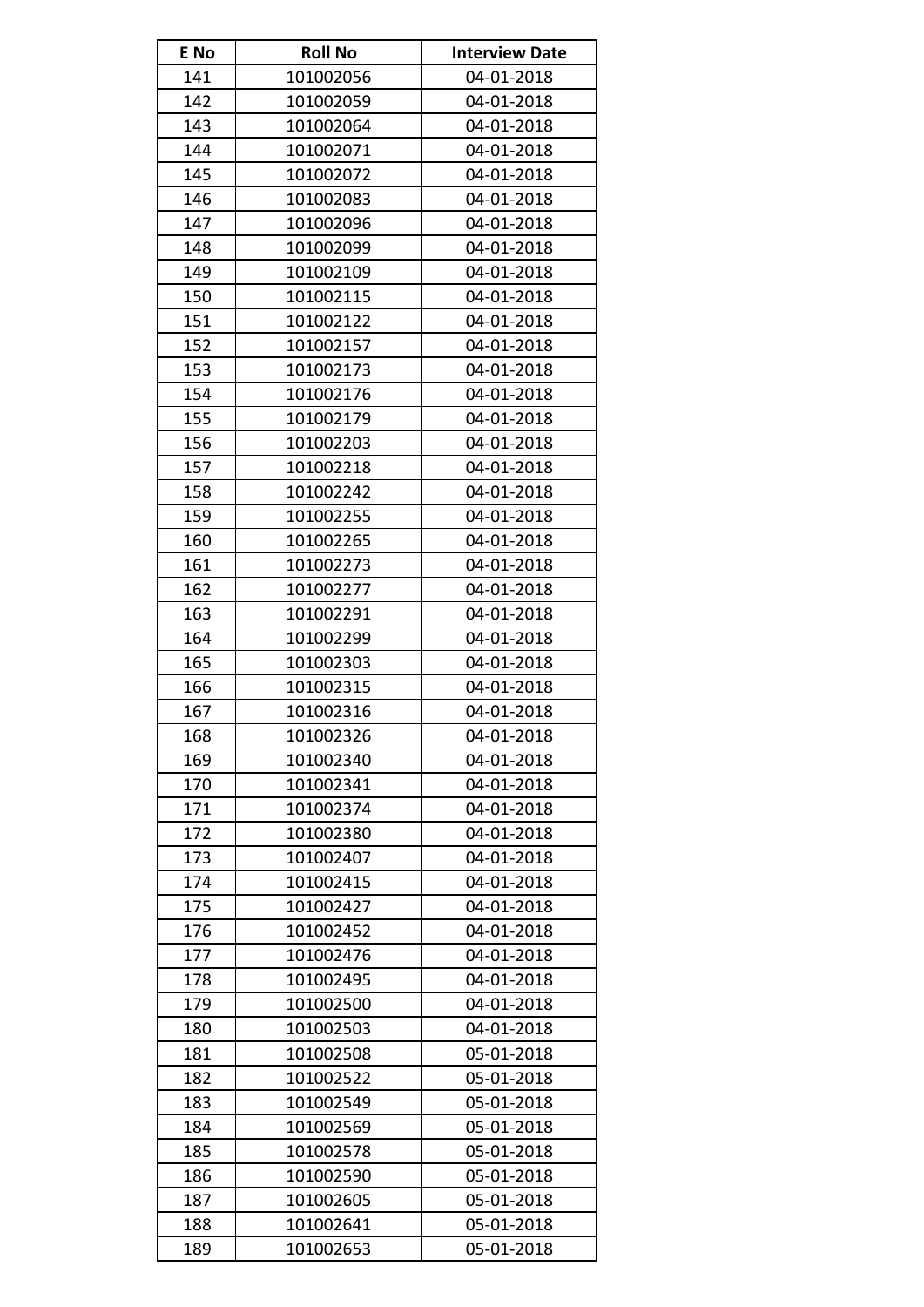| E No | <b>Roll No</b> | <b>Interview Date</b> |
|------|----------------|-----------------------|
| 190  | 101002655      | 05-01-2018            |
| 191  | 101002656      | 05-01-2018            |
| 192  | 101002691      | 05-01-2018            |
| 193  | 101002715      | 05-01-2018            |
| 194  | 101002729      | 05-01-2018            |
| 195  | 101002742      | 05-01-2018            |
| 196  | 101002747      | 05-01-2018            |
| 197  | 101002754      | 05-01-2018            |
| 198  | 101002766      | 05-01-2018            |
| 199  | 101002772      | 05-01-2018            |
| 200  | 101002779      | 05-01-2018            |
| 201  | 101002783      | 05-01-2018            |
| 202  | 101002786      | 05-01-2018            |
| 203  | 101002790      | 05-01-2018            |
| 204  | 101002796      | 05-01-2018            |
| 205  | 101002804      | 05-01-2018            |
| 206  | 101002808      | 05-01-2018            |
| 207  | 101002813      | 05-01-2018            |
| 208  | 101002818      | 05-01-2018            |
| 209  | 101002826      | 05-01-2018            |
| 210  | 101002832      | 05-01-2018            |
| 211  | 101002842      | 05-01-2018            |
| 212  | 101002850      | 05-01-2018            |
| 213  | 101002870      | 05-01-2018            |
| 214  | 101002874      | 05-01-2018            |
| 215  | 101002878      | 05-01-2018            |
| 216  | 101002882      | 05-01-2018            |
| 217  | 101002884      | 05-01-2018            |
| 218  | 101002906      | 05-01-2018            |
| 219  | 101002915      | 05-01-2018            |
| 220  | 101002937      | 05-01-2018            |
| 221  | 101002951      | 05-01-2018            |
| 222  | 101002968      | 05-01-2018            |
| 223  | 101002984      | 05-01-2018            |
| 224  | 101003011      | 05-01-2018            |
| 225  | 101003032      | 05-01-2018            |
| 226  | 101003042      | 05-01-2018            |
| 227  | 101003049      | 05-01-2018            |
| 228  | 101003053      | 05-01-2018            |
| 229  | 101003076      | 06-01-2018            |
| 230  | 101003080      | 06-01-2018            |
| 231  | 101003081      | 06-01-2018            |
| 232  | 101003083      | 06-01-2018            |
| 233  | 101003100      | 06-01-2018            |
| 234  | 101003110      | 06-01-2018            |
| 235  | 101003127      | 06-01-2018            |
| 236  | 101003182      | 06-01-2018            |
| 237  | 101003200      | 06-01-2018            |
| 238  | 101003221      | 06-01-2018            |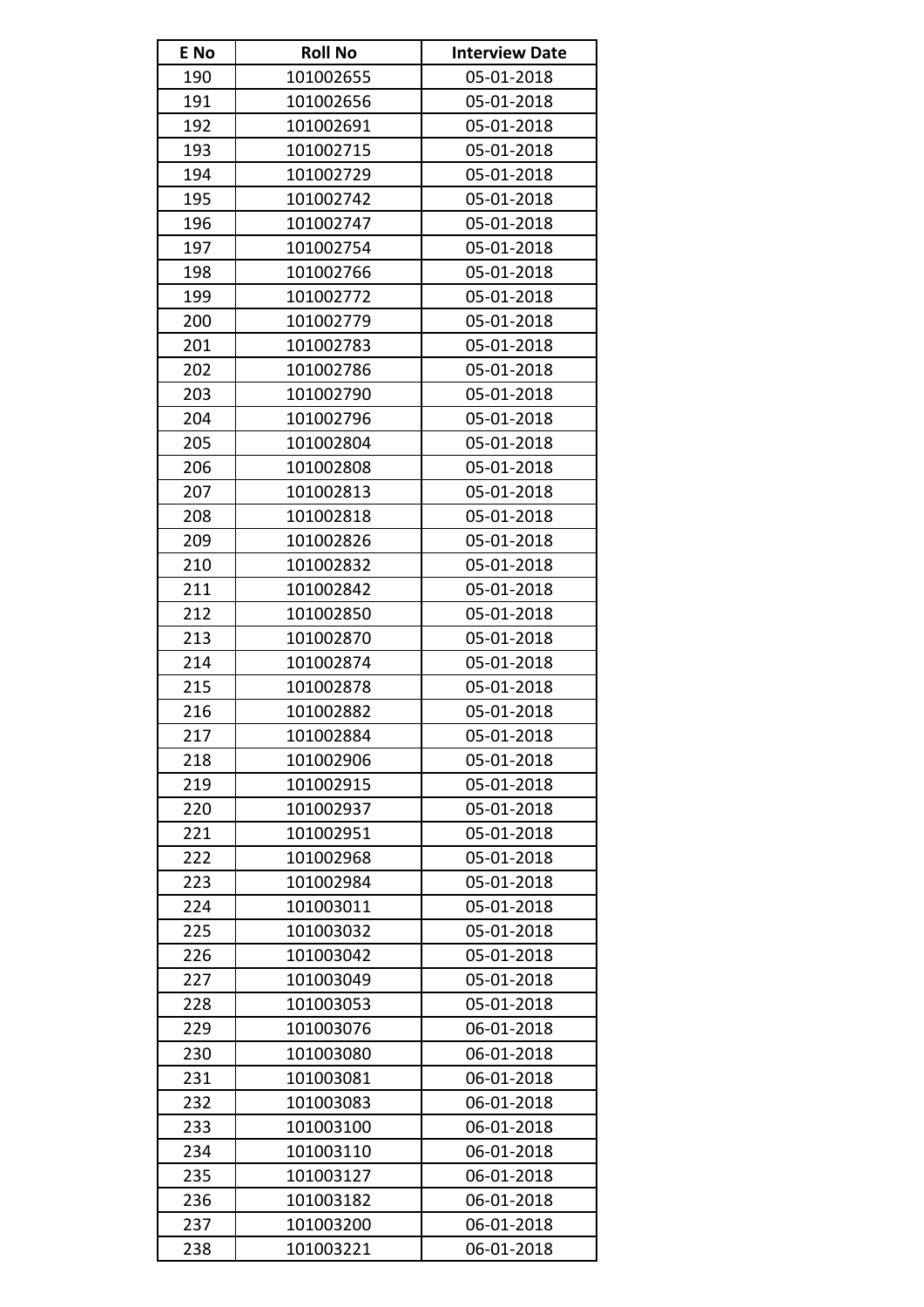| E No | <b>Roll No</b> | <b>Interview Date</b> |
|------|----------------|-----------------------|
| 239  | 101003227      | 06-01-2018            |
| 240  | 101003239      | 06-01-2018            |
| 241  | 101003243      | 06-01-2018            |
| 242  | 101003250      | 06-01-2018            |
| 243  | 101003258      | 06-01-2018            |
| 244  | 101003277      | 06-01-2018            |
| 245  | 101003290      | 06-01-2018            |
| 246  | 101003303      | 06-01-2018            |
| 247  | 101003330      | 06-01-2018            |
| 248  | 101003331      | 06-01-2018            |
| 249  | 101003340      | 06-01-2018            |
| 250  | 101003346      | 06-01-2018            |
| 251  | 101003388      | 06-01-2018            |
| 252  | 101003404      | 06-01-2018            |
| 253  | 101003454      | 06-01-2018            |
| 254  | 101003468      | 06-01-2018            |
| 255  | 101003478      | 06-01-2018            |
| 256  | 101003485      | 06-01-2018            |
| 257  | 101003492      | 06-01-2018            |
| 258  | 101003502      | 06-01-2018            |
| 259  | 101003506      | 06-01-2018            |
| 260  | 101003508      | 06-01-2018            |
| 261  | 101003541      | 06-01-2018            |
| 262  | 101003597      | 06-01-2018            |
| 263  | 101003599      | 06-01-2018            |
| 264  | 101003604      | 06-01-2018            |
| 265  | 101003613      | 06-01-2018            |
| 266  | 101003625      | 06-01-2018            |
| 267  | 101003654      | 06-01-2018            |
| 268  | 101003669      | 06-01-2018            |
| 269  | 101003673      | 06-01-2018            |
| 270  | 101003684      | 06-01-2018            |
| 271  | 101003709      | 06-01-2018            |
| 272  | 101003741      | 06-01-2018            |
| 273  | 101003748      | 06-01-2018            |
| 274  | 101003751      | 06-01-2018            |
| 275  | 101003761      | 06-01-2018            |
| 276  | 101003764      | 06-01-2018            |
| 277  | 101003779      | 08-01-2018            |
| 278  | 101003821      | 08-01-2018            |
| 279  | 101003859      | 08-01-2018            |
| 280  | 101003863      | 08-01-2018            |
| 281  | 101003876      | 08-01-2018            |
| 282  | 101003880      | 08-01-2018            |
| 283  | 101003884      | 08-01-2018            |
| 284  | 101003885      | 08-01-2018            |
| 285  | 101003894      | 08-01-2018            |
| 286  | 101003897      | 08-01-2018            |
| 287  | 101003913      | 08-01-2018            |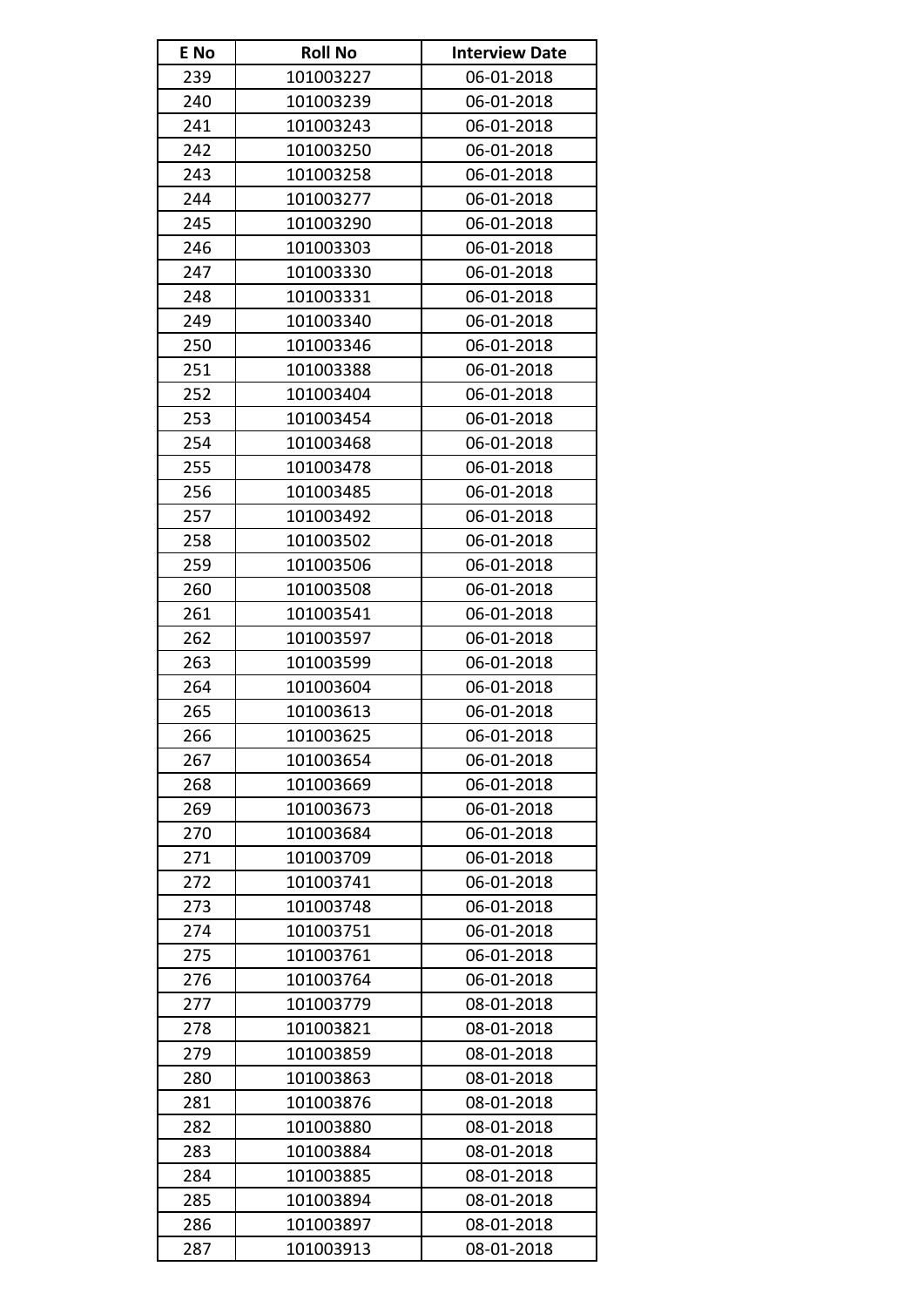| E No | <b>Roll No</b> | <b>Interview Date</b> |
|------|----------------|-----------------------|
| 288  | 101003915      | 08-01-2018            |
| 289  | 101003941      | 08-01-2018            |
| 290  | 101004006      | 08-01-2018            |
| 291  | 101004007      | 08-01-2018            |
| 292  | 101004015      | 08-01-2018            |
| 293  | 101004035      | 08-01-2018            |
| 294  | 101004048      | 08-01-2018            |
| 295  | 101004064      | 08-01-2018            |
| 296  | 101004081      | 08-01-2018            |
| 297  | 101004083      | 08-01-2018            |
| 298  | 101004092      | 08-01-2018            |
| 299  | 101004094      | 08-01-2018            |
| 300  | 101004106      | 08-01-2018            |
| 301  | 101004111      | 08-01-2018            |
| 302  | 101004123      | 08-01-2018            |
| 303  | 101004132      | 08-01-2018            |
| 304  | 101004142      | 08-01-2018            |
| 305  | 101004159      | 08-01-2018            |
| 306  | 101004168      | 08-01-2018            |
| 307  | 101004189      | 08-01-2018            |
| 308  | 101004192      | 08-01-2018            |
| 309  | 101004199      | 08-01-2018            |
| 310  | 101004219      | 08-01-2018            |
| 311  | 101004223      | 08-01-2018            |
| 312  | 101004227      | 08-01-2018            |
| 313  | 101004270      | 08-01-2018            |
| 314  | 101004284      | 08-01-2018            |
| 315  | 101004292      | 08-01-2018            |
| 316  | 101004315      | 08-01-2018            |
| 317  | 101004322      | 08-01-2018            |
| 318  | 101004325      | 08-01-2018            |
| 319  | 101004328      | 08-01-2018            |
| 320  | 101004333      | 08-01-2018            |
| 321  | 101004343      | 08-01-2018            |
| 322  | 101004388      | 08-01-2018            |
| 323  | 101004405      | 08-01-2018            |
| 324  | 101004443      | 08-01-2018            |
| 325  | 101004516      | 09-01-2018            |
| 326  | 101004519      | 09-01-2018            |
| 327  | 101004563      | 09-01-2018            |
| 328  | 101004568      | 09-01-2018            |
| 329  | 101004583      | 09-01-2018            |
| 330  | 101004696      | 09-01-2018            |
| 331  | 101004706      | 09-01-2018            |
| 332  | 101004717      | 09-01-2018            |
| 333  | 101004720      | 09-01-2018            |
| 334  | 101004729      | 09-01-2018            |
| 335  | 101004730      | 09-01-2018            |
| 336  | 101004737      | 09-01-2018            |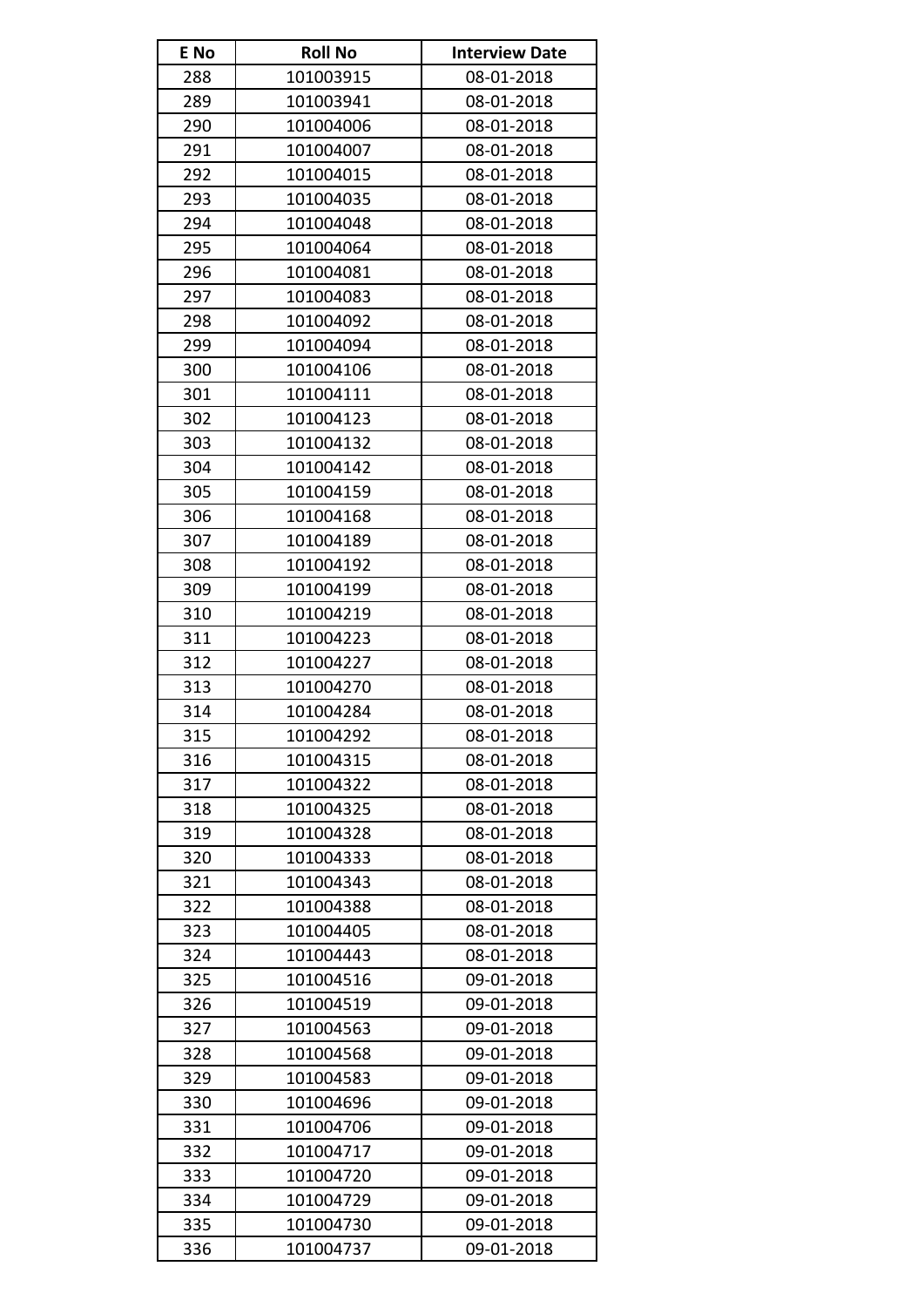| E No | <b>Roll No</b> | <b>Interview Date</b> |
|------|----------------|-----------------------|
| 337  | 101004757      | 09-01-2018            |
| 338  | 101004793      | 09-01-2018            |
| 339  | 101004815      | 09-01-2018            |
| 340  | 101004816      | 09-01-2018            |
| 341  | 101004828      | 09-01-2018            |
| 342  | 101004831      | 09-01-2018            |
| 343  | 101004857      | 09-01-2018            |
| 344  | 101004866      | 09-01-2018            |
| 345  | 101004876      | 09-01-2018            |
| 346  | 101004895      | 09-01-2018            |
| 347  | 101004911      | 09-01-2018            |
| 348  | 101004950      | 09-01-2018            |
| 349  | 101004956      | 09-01-2018            |
| 350  | 101004997      | 09-01-2018            |
| 351  | 101005042      | 09-01-2018            |
| 352  | 101005072      | 09-01-2018            |
| 353  | 101005084      | 09-01-2018            |
| 354  | 101005087      | 09-01-2018            |
| 355  | 101005131      | 09-01-2018            |
| 356  | 101005140      | 09-01-2018            |
| 357  | 101005181      | 09-01-2018            |
| 358  | 101005188      | 09-01-2018            |
| 359  | 101005198      | 09-01-2018            |
| 360  | 101005229      | 09-01-2018            |
| 361  | 101005245      | 09-01-2018            |
| 362  | 101005257      | 09-01-2018            |
| 363  | 101005260      | 09-01-2018            |
| 364  | 101005266      | 09-01-2018            |
| 365  | 101005276      | 09-01-2018            |
| 366  | 101005282      | 09-01-2018            |
| 367  | 101005284      | 09-01-2018            |
| 368  | 101005288      | 09-01-2018            |
| 369  | 101005305      | 09-01-2018            |
| 370  | 101005306      | 09-01-2018            |
| 371  | 101005329      | 09-01-2018            |
| 372  | 101005344      | 09-01-2018            |
| 373  | 101005364      | 10-01-2018            |
| 374  | 101005448      | 10-01-2018            |
| 375  | 101005480      | 10-01-2018            |
| 376  | 101005491      | 10-01-2018            |
| 377  | 101005500      | 10-01-2018            |
| 378  | 101005519      | 10-01-2018            |
| 379  | 101005525      | 10-01-2018            |
| 380  | 101005529      | 10-01-2018            |
| 381  | 101005603      | 10-01-2018            |
| 382  | 101005604      | 10-01-2018            |
| 383  | 101005610      | 10-01-2018            |
| 384  | 101005652      | 10-01-2018            |
| 385  | 101005668      | 10-01-2018            |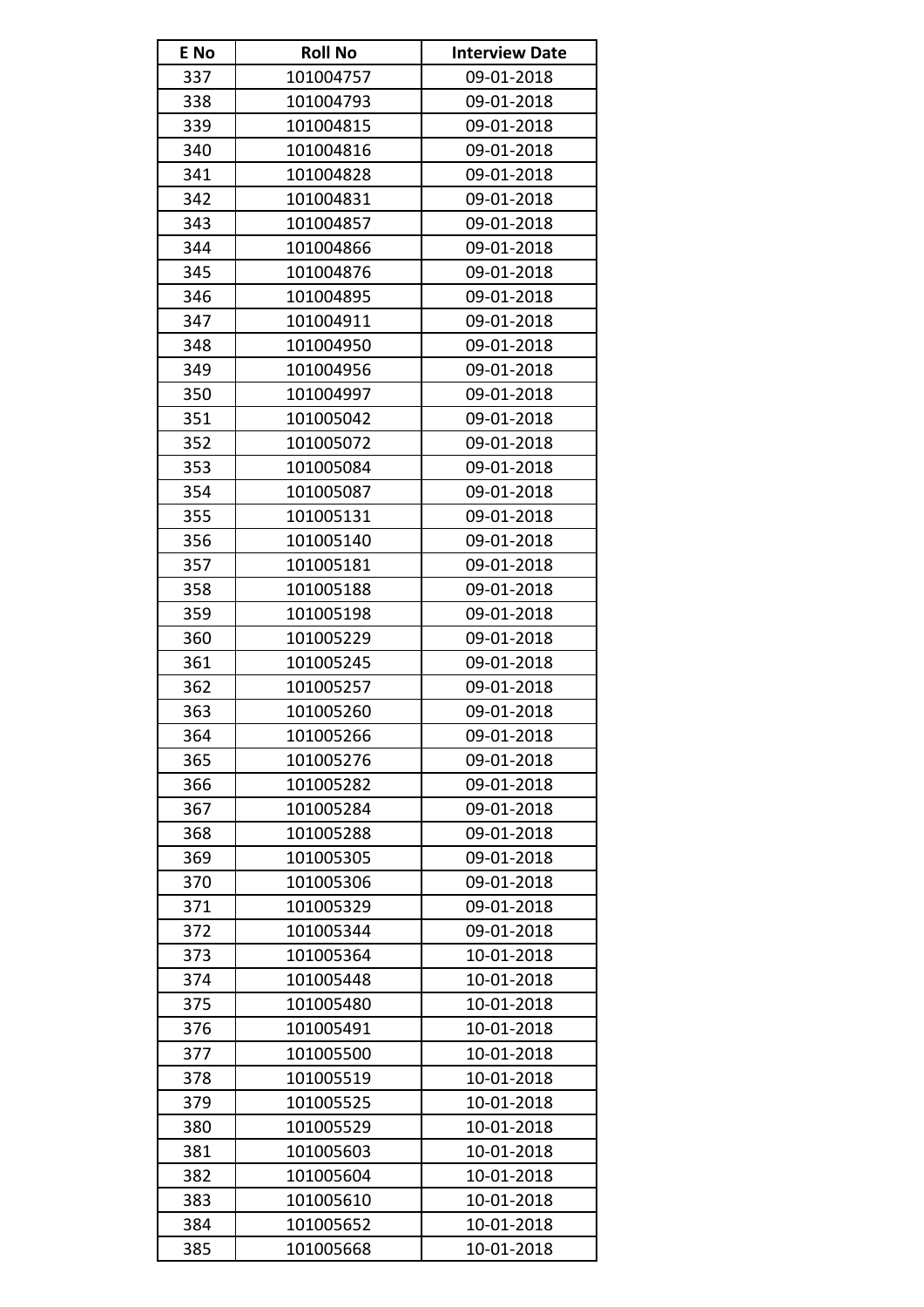| E No | <b>Roll No</b> | <b>Interview Date</b> |
|------|----------------|-----------------------|
| 386  | 101005671      | 10-01-2018            |
| 387  | 101005682      | 10-01-2018            |
| 388  | 101005695      | 10-01-2018            |
| 389  | 101005709      | 10-01-2018            |
| 390  | 101005713      | 10-01-2018            |
| 391  | 101005725      | 10-01-2018            |
| 392  | 101005732      | 10-01-2018            |
| 393  | 101005754      | 10-01-2018            |
| 394  | 101005776      | 10-01-2018            |
| 395  | 101005783      | 10-01-2018            |
| 396  | 101005803      | 10-01-2018            |
| 397  | 101005827      | 10-01-2018            |
| 398  | 101005829      | 10-01-2018            |
| 399  | 101005846      | 10-01-2018            |
| 400  | 101005851      | 10-01-2018            |
| 401  | 101005857      | 10-01-2018            |
| 402  | 101005861      | 10-01-2018            |
| 403  | 101005866      | 10-01-2018            |
| 404  | 101005894      | 10-01-2018            |
| 405  | 101005927      | 10-01-2018            |
| 406  | 101005944      | 10-01-2018            |
| 407  | 101005965      | 10-01-2018            |
| 408  | 101005967      | 10-01-2018            |
| 409  | 101005978      | 10-01-2018            |
| 410  | 101005981      | 10-01-2018            |
| 411  | 101005997      | 10-01-2018            |
| 412  | 101006010      | 10-01-2018            |
| 413  | 101006015      | 10-01-2018            |
| 414  | 101006023      | 10-01-2018            |
| 415  | 101006025      | 10-01-2018            |
| 416  | 101006044      | 10-01-2018            |
| 417  | 101006057      | 10-01-2018            |
| 418  | 101006059      | 10-01-2018            |
| 419  | 101006070      | 10-01-2018            |
| 420  | 101006085      | 10-01-2018            |
| 421  | 101006088      | 11-01-2018            |
| 422  | 101006111      | 11-01-2018            |
| 423  | 101006116      | 11-01-2018            |
| 424  | 101006131      | 11-01-2018            |
| 425  | 101006150      | 11-01-2018            |
| 426  | 101006162      | 11-01-2018            |
| 427  | 101006171      | 11-01-2018            |
| 428  | 101006197      | 11-01-2018            |
| 429  | 101006199      | 11-01-2018            |
| 430  | 101006222      | 11-01-2018            |
| 431  | 101006225      | 11-01-2018            |
| 432  | 101006226      | 11-01-2018            |
| 433  | 101006244      | 11-01-2018            |
| 434  | 101006247      | 11-01-2018            |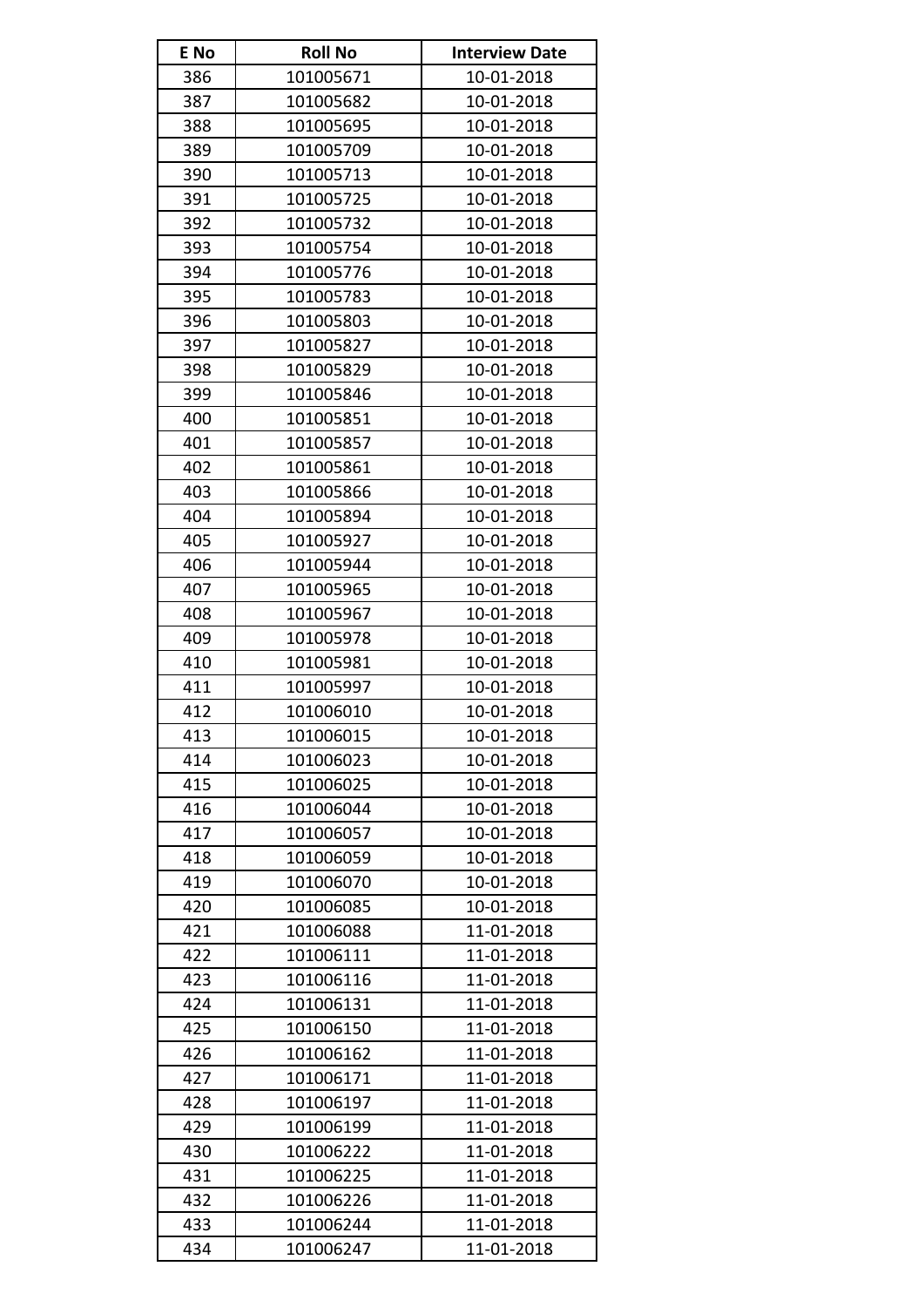| E No | <b>Roll No</b> | <b>Interview Date</b> |
|------|----------------|-----------------------|
| 435  | 101006289      | 11-01-2018            |
| 436  | 101006307      | 11-01-2018            |
| 437  | 101006315      | 11-01-2018            |
| 438  | 101006317      | 11-01-2018            |
| 439  | 101006338      | 11-01-2018            |
| 440  | 101006341      | 11-01-2018            |
| 441  | 101006344      | 11-01-2018            |
| 442  | 101006351      | 11-01-2018            |
| 443  | 101006357      | 11-01-2018            |
| 444  | 101006358      | 11-01-2018            |
| 445  | 101006372      | 11-01-2018            |
| 446  | 101006377      | 11-01-2018            |
| 447  | 101006412      | 11-01-2018            |
| 448  | 101006421      | 11-01-2018            |
| 449  | 101006425      | 11-01-2018            |
| 450  | 101006431      | 11-01-2018            |
| 451  | 101006432      | 11-01-2018            |
| 452  | 101006446      | 11-01-2018            |
| 453  | 101006468      | 11-01-2018            |
| 454  | 101006507      | 11-01-2018            |
| 455  | 101006550      | 11-01-2018            |
| 456  | 101006561      | 11-01-2018            |
| 457  | 101006618      | 11-01-2018            |
| 458  | 101006625      | 11-01-2018            |
| 459  | 101006627      | 11-01-2018            |
| 460  | 101006629      | 11-01-2018            |
| 461  | 101006631      | 11-01-2018            |
| 462  | 101006674      | 11-01-2018            |
| 463  | 101006679      | 11-01-2018            |
| 464  | 101006702      | 11-01-2018            |
| 465  | 101006706      | 11-01-2018            |
| 466  | 101006719      | 11-01-2018            |
| 467  | 101006727      | 11-01-2018            |
| 468  | 101006739      | 11-01-2018            |
| 469  | 101006740      | 12-01-2018            |
| 470  | 101006747      | 12-01-2018            |
| 471  | 101006748      | 12-01-2018            |
| 472  | 101006753      | 12-01-2018            |
| 473  | 101006757      | 12-01-2018            |
| 474  | 101006770      | 12-01-2018            |
| 475  | 101006777      | 12-01-2018            |
| 476  | 101006800      | 12-01-2018            |
| 477  | 101006805      | 12-01-2018            |
| 478  | 101006806      | 12-01-2018            |
| 479  | 101006821      | 12-01-2018            |
| 480  | 101006863      | 12-01-2018            |
| 481  | 101006866      | 12-01-2018            |
| 482  | 101006888      | 12-01-2018            |
| 483  | 101006892      | 12-01-2018            |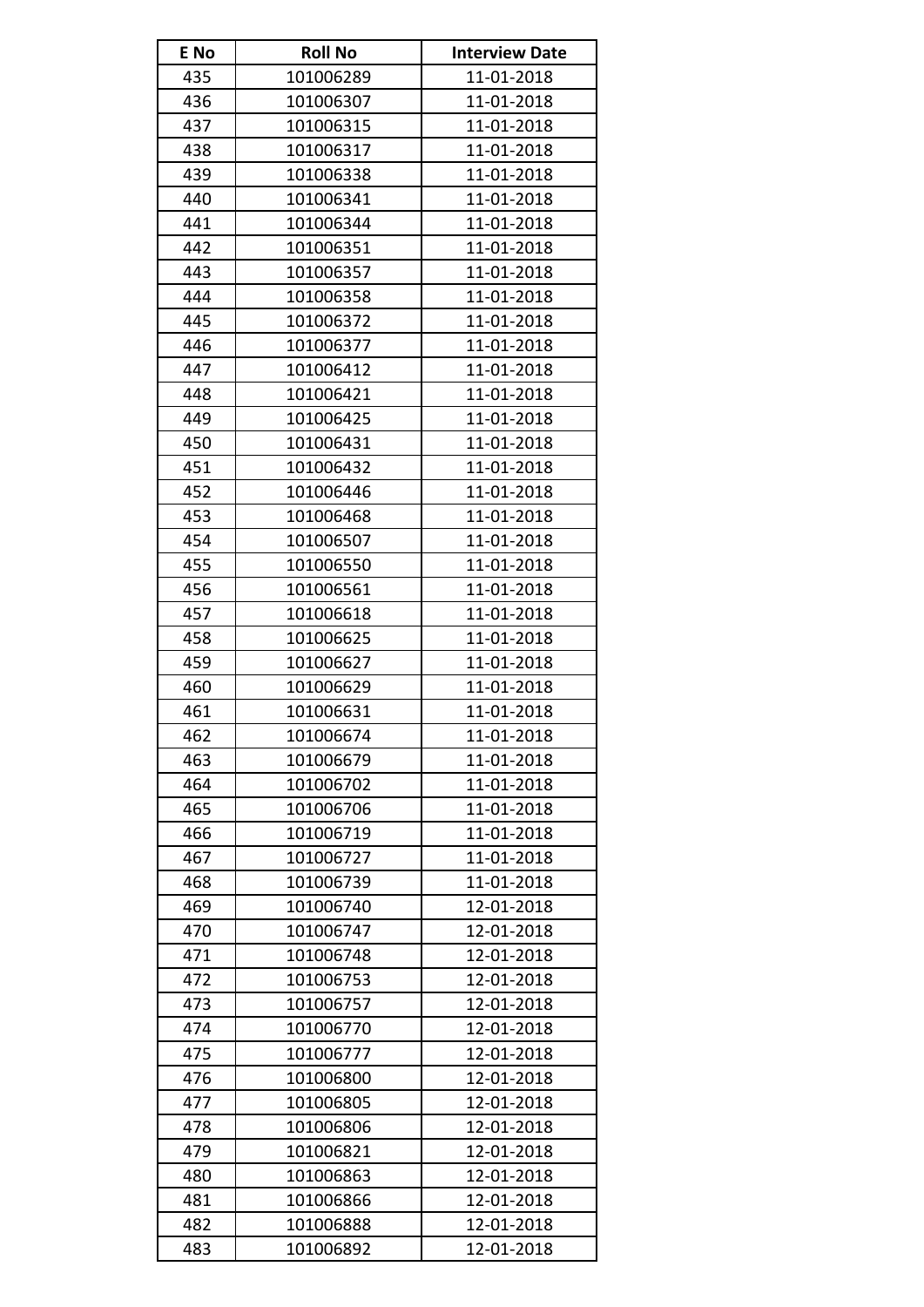| E No | <b>Roll No</b> | <b>Interview Date</b> |
|------|----------------|-----------------------|
| 484  | 101006902      | 12-01-2018            |
| 485  | 101006907      | 12-01-2018            |
| 486  | 101006912      | 12-01-2018            |
| 487  | 101006915      | 12-01-2018            |
| 488  | 101006925      | 12-01-2018            |
| 489  | 101006955      | 12-01-2018            |
| 490  | 101007038      | 12-01-2018            |
| 491  | 101007064      | 12-01-2018            |
| 492  | 101007099      | 12-01-2018            |
| 493  | 101007100      | 12-01-2018            |
| 494  | 101007101      | 12-01-2018            |
| 495  | 101007135      | 12-01-2018            |
| 496  | 101007161      | 12-01-2018            |
| 497  | 101007164      | 12-01-2018            |
| 498  | 101007178      | 12-01-2018            |
| 499  | 101007185      | 12-01-2018            |
| 500  | 101007196      | 12-01-2018            |
| 501  | 101007217      | 12-01-2018            |
| 502  | 101007248      | 12-01-2018            |
| 503  | 101007311      | 12-01-2018            |
| 504  | 101007356      | 12-01-2018            |
| 505  | 101007361      | 12-01-2018            |
| 506  | 101007375      | 12-01-2018            |
| 507  | 101007420      | 12-01-2018            |
| 508  | 101007455      | 12-01-2018            |
| 509  | 101007474      | 12-01-2018            |
| 510  | 101007477      | 12-01-2018            |
| 511  | 101007488      | 12-01-2018            |
| 512  | 101007490      | 12-01-2018            |
| 513  | 101007495      | 12-01-2018            |
| 514  | 101007511      | 12-01-2018            |
| 515  | 101007537      | 12-01-2018            |
| 516  | 101007541      | 12-01-2018            |
| 517  | 101007546      | 15-01-2018            |
| 518  | 101007586      | 15-01-2018            |
| 519  | 101007589      | 15-01-2018            |
| 520  | 101007650      | 15-01-2018            |
| 521  | 101007657      | 15-01-2018            |
| 522  | 101007661      | 15-01-2018            |
| 523  | 101007663      | 15-01-2018            |
| 524  | 101007678      | 15-01-2018            |
| 525  | 101007681      | 15-01-2018            |
| 526  | 101007693      | 15-01-2018            |
| 527  | 101007706      | 15-01-2018            |
| 528  | 101007715      | 15-01-2018            |
| 529  | 101007720      | 15-01-2018            |
| 530  | 101007728      | 15-01-2018            |
| 531  | 101007729      | 15-01-2018            |
| 532  | 101007731      | 15-01-2018            |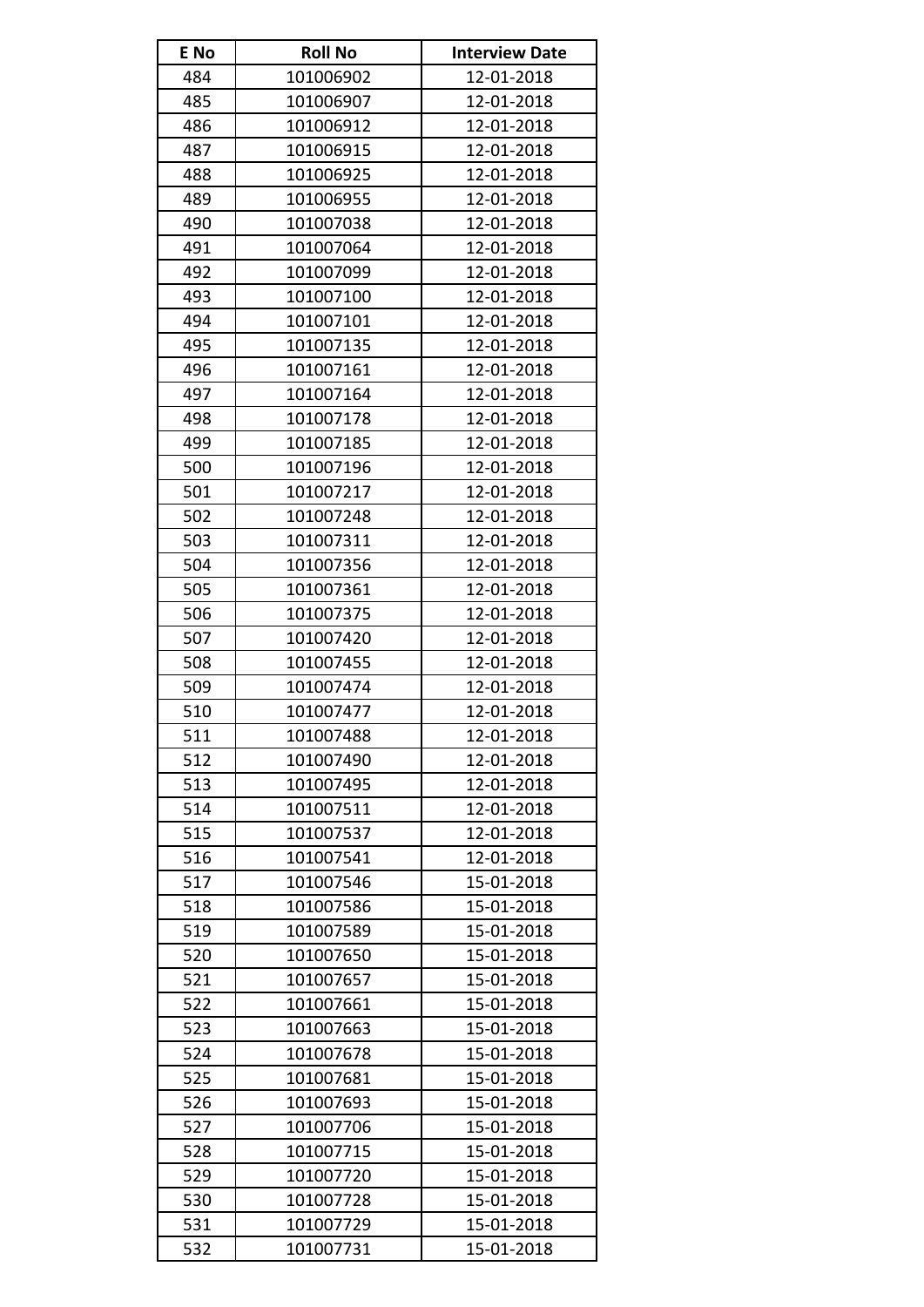| E No | <b>Roll No</b> | <b>Interview Date</b> |
|------|----------------|-----------------------|
| 533  | 101007746      | 15-01-2018            |
| 534  | 101007759      | 15-01-2018            |
| 535  | 101007811      | 15-01-2018            |
| 536  | 101007816      | 15-01-2018            |
| 537  | 101007818      | 15-01-2018            |
| 538  | 101007829      | 15-01-2018            |
| 539  | 101007830      | 15-01-2018            |
| 540  | 101007840      | 15-01-2018            |
| 541  | 101007882      | 15-01-2018            |
| 542  | 101007883      | 15-01-2018            |
| 543  | 101007893      | 15-01-2018            |
| 544  | 101007901      | 15-01-2018            |
| 545  | 101007922      | 15-01-2018            |
| 546  | 101007953      | 15-01-2018            |
| 547  | 101008009      | 15-01-2018            |
| 548  | 101008020      | 15-01-2018            |
| 549  | 101008026      | 15-01-2018            |
| 550  | 101008085      | 15-01-2018            |
| 551  | 101008185      | 15-01-2018            |
| 552  | 101008187      | 15-01-2018            |
| 553  | 101008214      | 15-01-2018            |
| 554  | 101008223      | 15-01-2018            |
| 555  | 101008258      | 15-01-2018            |
| 556  | 101008270      | 15-01-2018            |
| 557  | 101008303      | 15-01-2018            |
| 558  | 101008344      | 15-01-2018            |
| 559  | 101008360      | 15-01-2018            |
| 560  | 101008372      | 15-01-2018            |
| 561  | 101008384      | 15-01-2018            |
| 562  | 101008420      | 15-01-2018            |
| 563  | 101008458      | 15-01-2018            |
| 564  | 101008462      | 15-01-2018            |
| 565  | 101008501      | 16-01-2018            |
| 566  | 101008519      | 16-01-2018            |
| 567  | 101008547      | 16-01-2018            |
| 568  | 101008548      | 16-01-2018            |
| 569  | 101008551      | 16-01-2018            |
| 570  | 101008552      | 16-01-2018            |
| 571  | 101008563      | 16-01-2018            |
| 572  | 101008592      | 16-01-2018            |
| 573  | 101008612      | 16-01-2018            |
| 574  | 101008622      | 16-01-2018            |
| 575  | 101008632      | 16-01-2018            |
| 576  | 101008653      | 16-01-2018            |
| 577  | 101008672      | 16-01-2018            |
| 578  | 101008680      | 16-01-2018            |
| 579  | 101008681      | 16-01-2018            |
| 580  | 101008724      | 16-01-2018            |
| 581  | 101008732      | 16-01-2018            |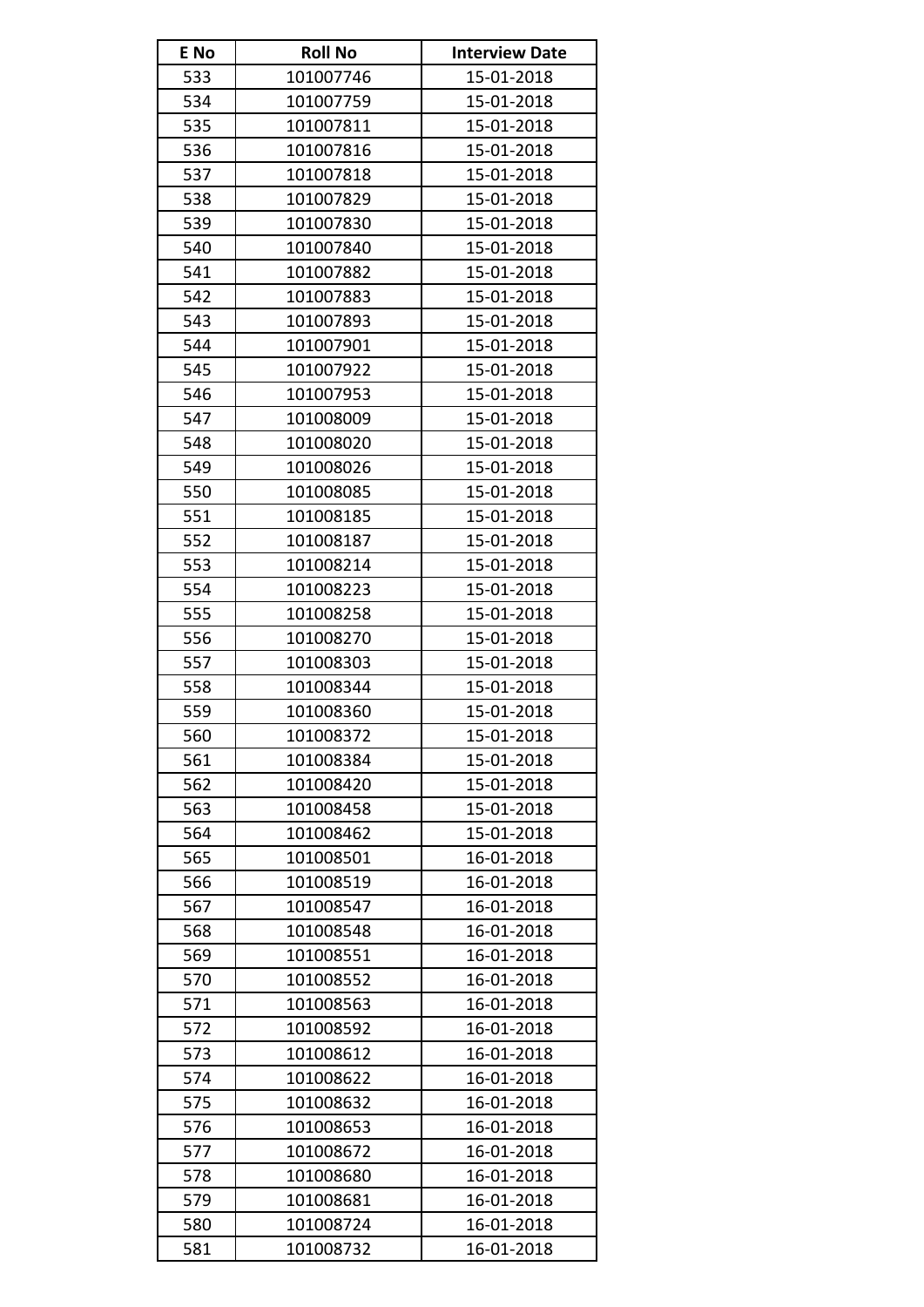| E No | <b>Roll No</b> | <b>Interview Date</b> |
|------|----------------|-----------------------|
| 582  | 101008733      | 16-01-2018            |
| 583  | 101008738      | 16-01-2018            |
| 584  | 101008780      | 16-01-2018            |
| 585  | 101008785      | 16-01-2018            |
| 586  | 101008787      | 16-01-2018            |
| 587  | 101008789      | 16-01-2018            |
| 588  | 101008828      | 16-01-2018            |
| 589  | 101008833      | 16-01-2018            |
| 590  | 101008855      | 16-01-2018            |
| 591  | 101008869      | 16-01-2018            |
| 592  | 101008870      | 16-01-2018            |
| 593  | 101008875      | 16-01-2018            |
| 594  | 101008885      | 16-01-2018            |
| 595  | 101008891      | 16-01-2018            |
| 596  | 101008894      | 16-01-2018            |
| 597  | 101008895      | 16-01-2018            |
| 598  | 101008898      | 16-01-2018            |
| 599  | 101008909      | 16-01-2018            |
| 600  | 101008928      | 16-01-2018            |
| 601  | 101008949      | 16-01-2018            |
| 602  | 101008971      | 16-01-2018            |
| 603  | 101008991      | 16-01-2018            |
| 604  | 101009008      | 16-01-2018            |
| 605  | 101009011      | 16-01-2018            |
| 606  | 101009023      | 16-01-2018            |
| 607  | 101009028      | 16-01-2018            |
| 608  | 101009031      | 16-01-2018            |
| 609  | 101009043      | 16-01-2018            |
| 610  | 101009052      | 16-01-2018            |
| 611  | 101009058      | 16-01-2018            |
| 612  | 101009064      | 16-01-2018            |
| 613  | 101009076      | 17-01-2018            |
| 614  | 101009081      | 17-01-2018            |
| 615  | 101009085      | 17-01-2018            |
| 616  | 101009104      | 17-01-2018            |
| 617  | 101009128      | 17-01-2018            |
| 618  | 101009143      | 17-01-2018            |
| 619  | 101009153      | 17-01-2018            |
| 620  | 101009180      | 17-01-2018            |
| 621  | 101009187      | 17-01-2018            |
| 622  | 101009188      | 17-01-2018            |
| 623  | 101009201      | 17-01-2018            |
| 624  | 101009208      | 17-01-2018            |
| 625  | 101009220      | 17-01-2018            |
| 626  | 101009222      | 17-01-2018            |
| 627  | 101009238      | 17-01-2018            |
| 628  | 101009246      | 17-01-2018            |
| 629  | 101009260      | 17-01-2018            |
| 630  | 101009272      | 17-01-2018            |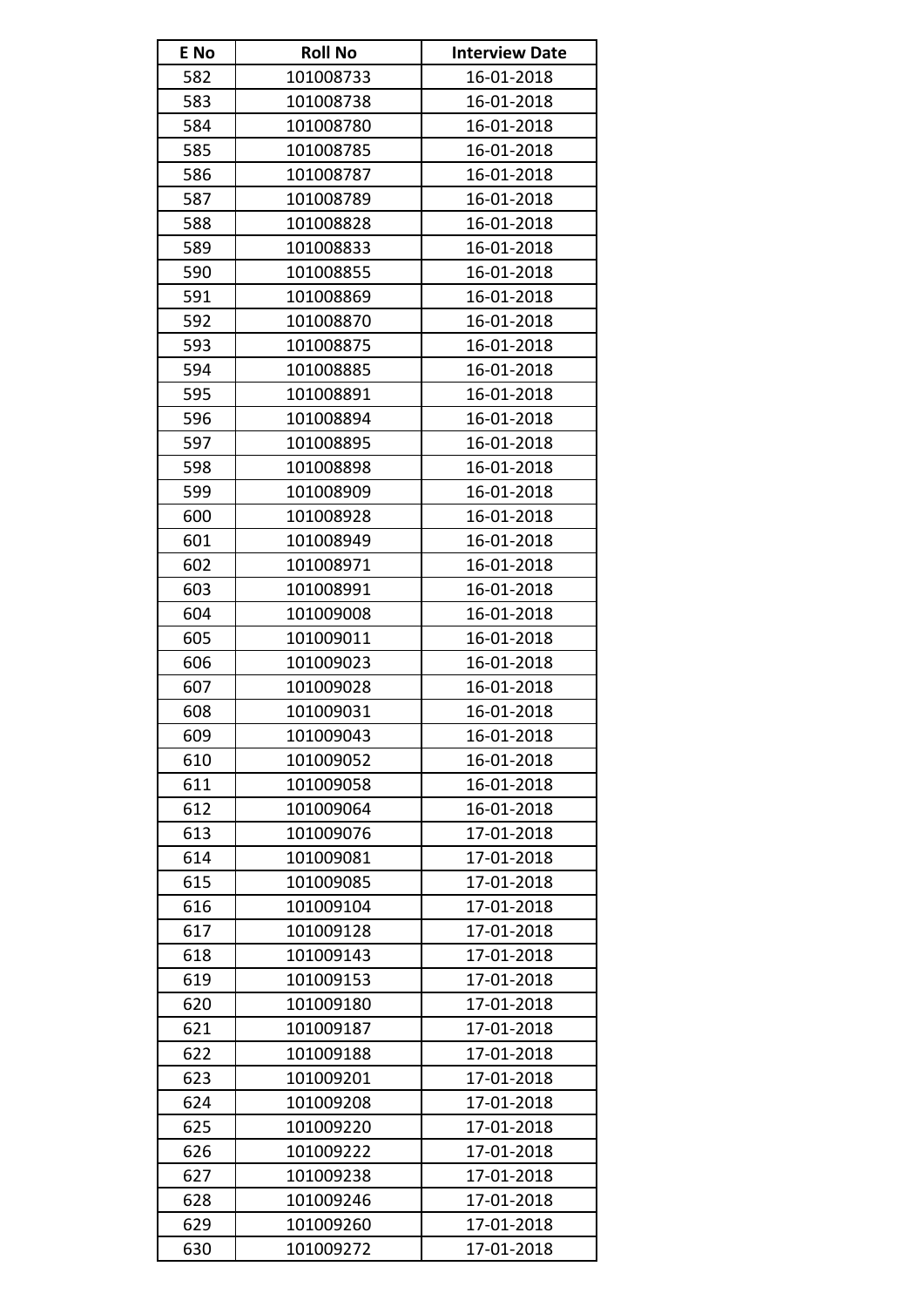| E No | <b>Roll No</b> | <b>Interview Date</b> |
|------|----------------|-----------------------|
| 631  | 101009283      | 17-01-2018            |
| 632  | 101009301      | 17-01-2018            |
| 633  | 101009306      | 17-01-2018            |
| 634  | 101009312      | 17-01-2018            |
| 635  | 101009321      | 17-01-2018            |
| 636  | 101009352      | 17-01-2018            |
| 637  | 101009356      | 17-01-2018            |
| 638  | 101009397      | 17-01-2018            |
| 639  | 101009398      | 17-01-2018            |
| 640  | 101009405      | 17-01-2018            |
| 641  | 101009410      | 17-01-2018            |
| 642  | 101009416      | 17-01-2018            |
| 643  | 101009426      | 17-01-2018            |
| 644  | 101009430      | 17-01-2018            |
| 645  | 101009443      | 17-01-2018            |
| 646  | 101009447      | 17-01-2018            |
| 647  | 101009451      | 17-01-2018            |
| 648  | 101009468      | 17-01-2018            |
| 649  | 101009490      | 17-01-2018            |
| 650  | 101009534      | 17-01-2018            |
| 651  | 101009542      | 17-01-2018            |
| 652  | 101009543      | 17-01-2018            |
| 653  | 101009546      | 17-01-2018            |
| 654  | 101009552      | 17-01-2018            |
| 655  | 101009576      | 17-01-2018            |
| 656  | 101009608      | 17-01-2018            |
| 657  | 101009631      | 17-01-2018            |
| 658  | 101009632      | 17-01-2018            |
| 659  | 101009636      | 17-01-2018            |
| 660  | 101009662      | 17-01-2018            |
| 661  | 101009724      | 18-01-2018            |
| 662  | 101009737      | 18-01-2018            |
| 663  | 101009753      | 18-01-2018            |
| 664  | 101009764      | 18-01-2018            |
| 665  | 101009788      | 18-01-2018            |
| 666  | 101009847      | 18-01-2018            |
| 667  | 101009848      | 18-01-2018            |
| 668  | 101009868      | 18-01-2018            |
| 669  | 101009874      | 18-01-2018            |
| 670  | 101009912      | 18-01-2018            |
| 671  | 101009918      | 18-01-2018            |
| 672  | 101009937      | 18-01-2018            |
| 673  | 101009954      | 18-01-2018            |
| 674  | 101009955      | 18-01-2018            |
| 675  | 101009958      | 18-01-2018            |
| 676  | 101009968      | 18-01-2018            |
| 677  | 101010001      | 18-01-2018            |
| 678  | 101010007      | 18-01-2018            |
| 679  | 101010016      | 18-01-2018            |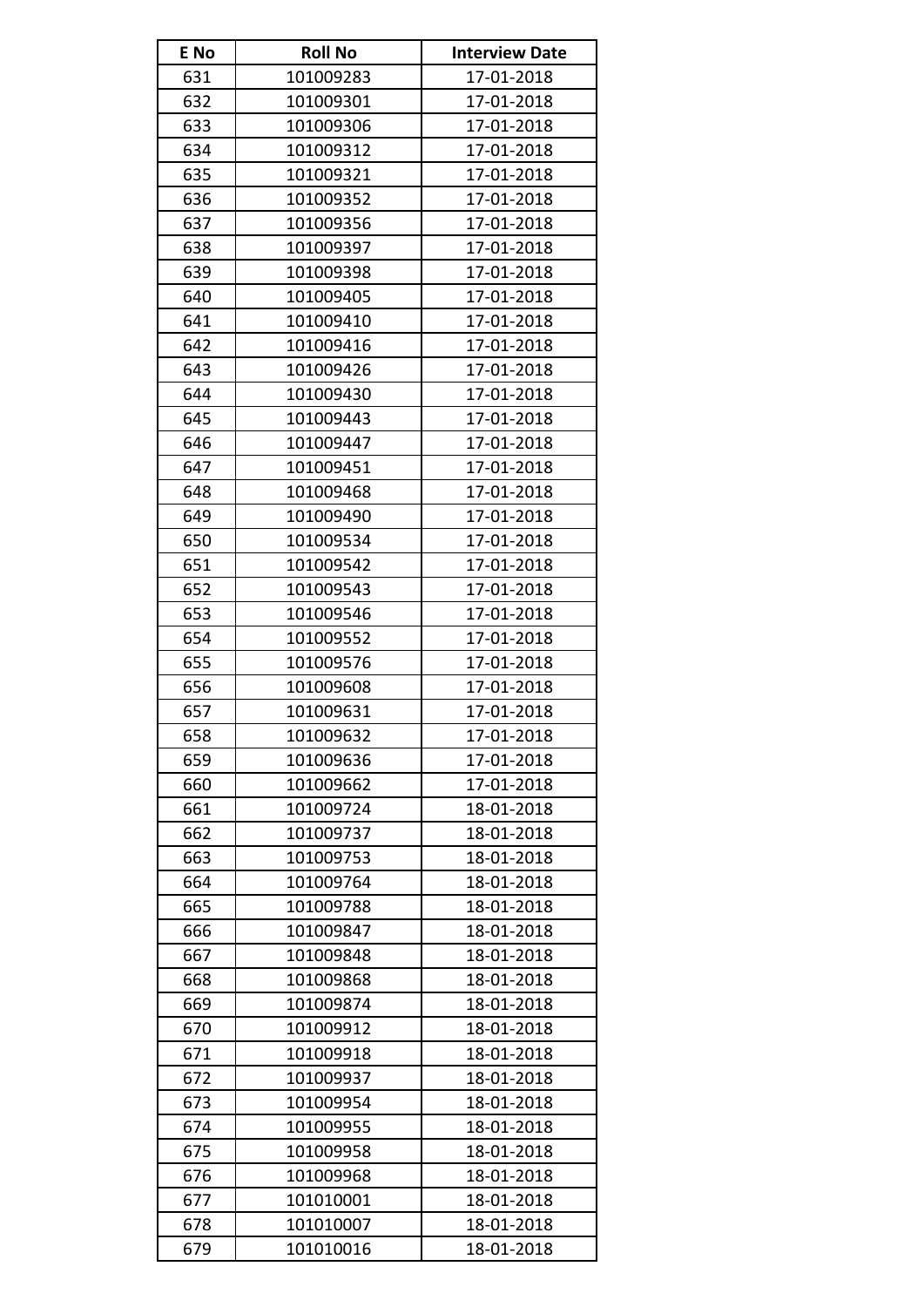| E No | <b>Roll No</b> | <b>Interview Date</b> |
|------|----------------|-----------------------|
| 680  | 101010028      | 18-01-2018            |
| 681  | 101010032      | 18-01-2018            |
| 682  | 101010052      | 18-01-2018            |
| 683  | 101010065      | 18-01-2018            |
| 684  | 101010071      | 18-01-2018            |
| 685  | 101010077      | 18-01-2018            |
| 686  | 101010079      | 18-01-2018            |
| 687  | 101010089      | 18-01-2018            |
| 688  | 101010106      | 18-01-2018            |
| 689  | 101010130      | 18-01-2018            |
| 690  | 101010183      | 18-01-2018            |
| 691  | 101010196      | 18-01-2018            |
| 692  | 101010211      | 18-01-2018            |
| 693  | 101010212      | 18-01-2018            |
| 694  | 101010215      | 18-01-2018            |
| 695  | 101010235      | 18-01-2018            |
| 696  | 101010277      | 18-01-2018            |
| 697  | 101010290      | 18-01-2018            |
| 698  | 101010318      | 18-01-2018            |
| 699  | 101010341      | 18-01-2018            |
| 700  | 101010353      | 18-01-2018            |
| 701  | 101010382      | 18-01-2018            |
| 702  | 101010389      | 18-01-2018            |
| 703  | 101010400      | 18-01-2018            |
| 704  | 101010409      | 18-01-2018            |
| 705  | 101010420      | 18-01-2018            |
| 706  | 101010450      | 18-01-2018            |
| 707  | 101010460      | 18-01-2018            |
| 708  | 101010503      | 18-01-2018            |
| 709  | 101010527      | 19-01-2018            |
| 710  | 101010539      | 19-01-2018            |
| 711  | 101010550      | 19-01-2018            |
| 712  | 101010629      | 19-01-2018            |
| 713  | 101010685      | 19-01-2018            |
| 714  | 101010698      | 19-01-2018            |
| 715  | 101010712      | 19-01-2018            |
| 716  | 101010727      | 19-01-2018            |
| 717  | 101010741      | 19-01-2018            |
| 718  | 101010748      | 19-01-2018            |
| 719  | 101010752      | 19-01-2018            |
| 720  | 101010758      | 19-01-2018            |
| 721  | 101010766      | 19-01-2018            |
| 722  | 101010791      | 19-01-2018            |
| 723  | 101010805      | 19-01-2018            |
| 724  | 101010817      | 19-01-2018            |
| 725  | 101010827      | 19-01-2018            |
| 726  | 101010853      | 19-01-2018            |
| 727  | 101010914      | 19-01-2018            |
| 728  | 101010926      | 19-01-2018            |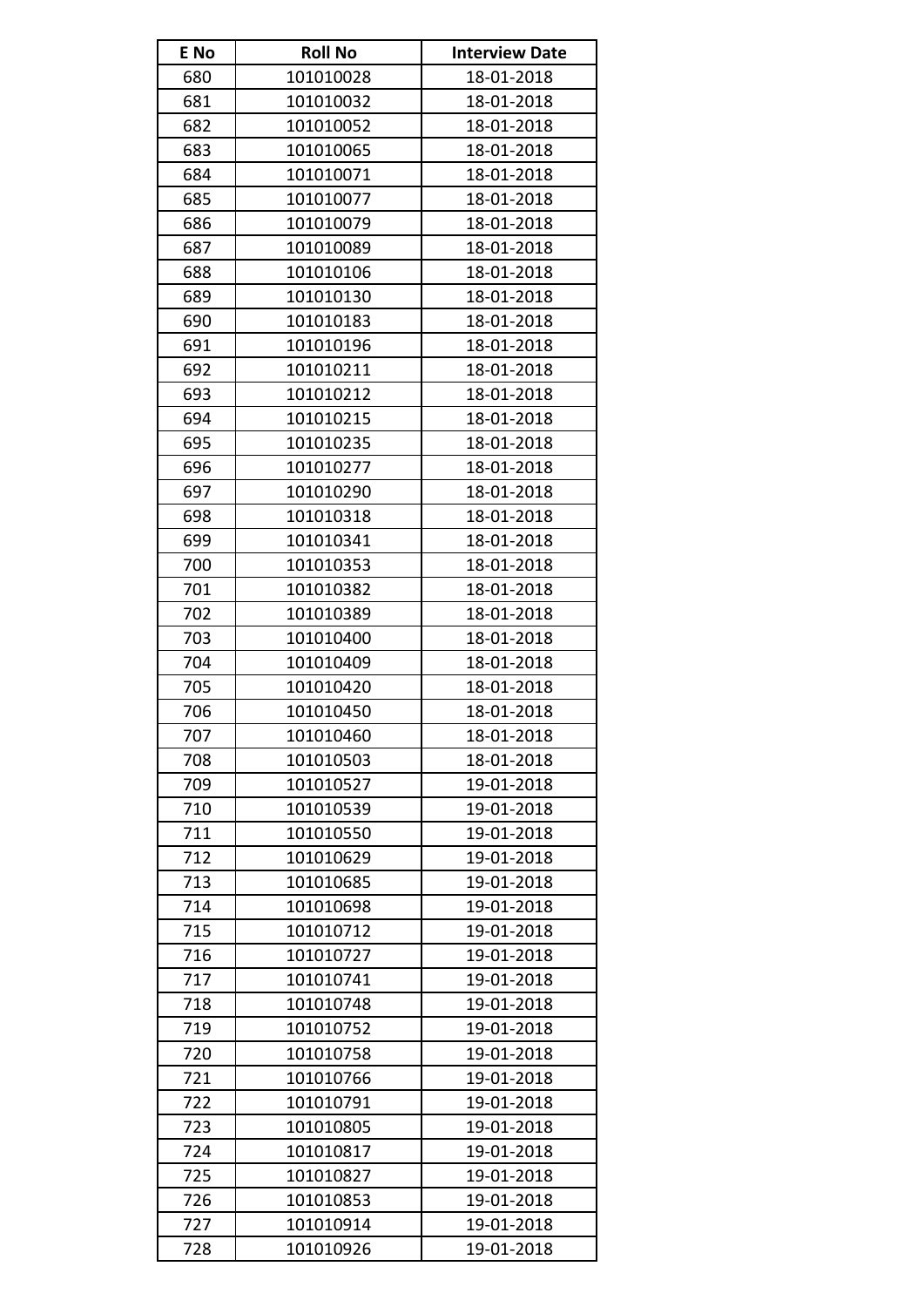| E No | <b>Roll No</b> | <b>Interview Date</b> |
|------|----------------|-----------------------|
| 729  | 101010935      | 19-01-2018            |
| 730  | 101010940      | 19-01-2018            |
| 731  | 101010959      | 19-01-2018            |
| 732  | 101010960      | 19-01-2018            |
| 733  | 101011005      | 19-01-2018            |
| 734  | 101011020      | 19-01-2018            |
| 735  | 101011052      | 19-01-2018            |
| 736  | 101011079      | 19-01-2018            |
| 737  | 101011088      | 19-01-2018            |
| 738  | 101011105      | 19-01-2018            |
| 739  | 101011110      | 19-01-2018            |
| 740  | 101011145      | 19-01-2018            |
| 741  | 101011182      | 19-01-2018            |
| 742  | 101011190      | 19-01-2018            |
| 743  | 101011196      | 19-01-2018            |
| 744  | 101011217      | 19-01-2018            |
| 745  | 101011219      | 19-01-2018            |
| 746  | 101011226      | 19-01-2018            |
| 747  | 101011253      | 19-01-2018            |
| 748  | 101011279      | 19-01-2018            |
| 749  | 101011288      | 19-01-2018            |
| 750  | 101011342      | 19-01-2018            |
| 751  | 101011366      | 19-01-2018            |
| 752  | 101011382      | 19-01-2018            |
| 753  | 101011406      | 19-01-2018            |
| 754  | 101011467      | 19-01-2018            |
| 755  | 101011473      | 19-01-2018            |
| 756  | 101011513      | 19-01-2018            |
| 757  | 101011525      | 20-01-2018            |
| 758  | 101011537      | 20-01-2018            |
| 759  | 101011549      | 20-01-2018            |
| 760  | 101011568      | 20-01-2018            |
| 761  | 101011570      | 20-01-2018            |
| 762  | 101011573      | 20-01-2018            |
| 763  | 101011582      | 20-01-2018            |
| 764  | 101011591      | 20-01-2018            |
| 765  | 101011617      | 20-01-2018            |
| 766  | 101011635      | 20-01-2018            |
| 767  | 101011636      | 20-01-2018            |
| 768  | 101011646      | 20-01-2018            |
| 769  | 101011676      | 20-01-2018            |
| 770  | 101011681      | 20-01-2018            |
| 771  | 101011684      | 20-01-2018            |
| 772  | 101011693      | 20-01-2018            |
| 773  | 101011719      | 20-01-2018            |
| 774  | 101011742      | 20-01-2018            |
| 775  | 101011743      | 20-01-2018            |
| 776  | 101011768      | 20-01-2018            |
| 777  | 101011789      | 20-01-2018            |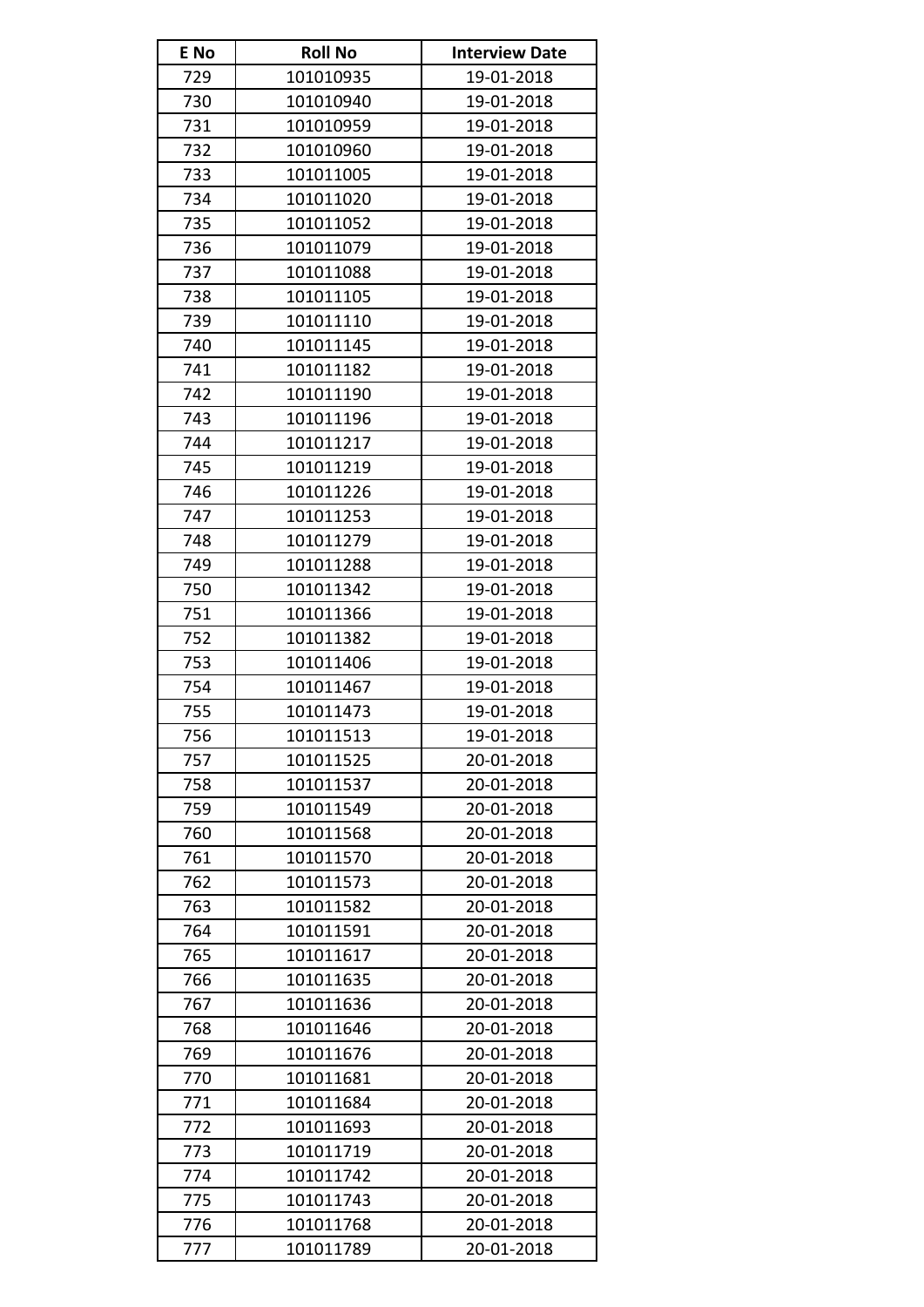| E No | <b>Roll No</b> | <b>Interview Date</b> |
|------|----------------|-----------------------|
| 778  | 101011794      | 20-01-2018            |
| 779  | 101011795      | 20-01-2018            |
| 780  | 101011828      | 20-01-2018            |
| 781  | 101011830      | 20-01-2018            |
| 782  | 101011837      | 20-01-2018            |
| 783  | 101011839      | 20-01-2018            |
| 784  | 101011869      | 20-01-2018            |
| 785  | 101011874      | 20-01-2018            |
| 786  | 101011898      | 20-01-2018            |
| 787  | 101011907      | 20-01-2018            |
| 788  | 101011910      | 20-01-2018            |
| 789  | 101011912      | 20-01-2018            |
| 790  | 101011929      | 20-01-2018            |
| 791  | 101011951      | 20-01-2018            |
| 792  | 101011976      | 20-01-2018            |
| 793  | 101011981      | 20-01-2018            |
| 794  | 101011994      | 20-01-2018            |
| 795  | 101011997      | 20-01-2018            |
| 796  | 101012007      | 20-01-2018            |
| 797  | 101012012      | 20-01-2018            |
| 798  | 101012019      | 20-01-2018            |
| 799  | 101012133      | 20-01-2018            |
| 800  | 101012145      | 20-01-2018            |
| 801  | 101012165      | 20-01-2018            |
| 802  | 101012170      | 20-01-2018            |
| 803  | 101012176      | 20-01-2018            |
| 804  | 101012180      | 20-01-2018            |
| 805  | 101012182      | 22-01-2018            |
| 806  | 101012187      | 22-01-2018            |
| 807  | 101012190      | 22-01-2018            |
| 808  | 101012211      | 22-01-2018            |
| 809  | 101012242      | 22-01-2018            |
| 810  | 101012246      | 22-01-2018            |
| 811  | 101012262      | 22-01-2018            |
| 812  | 101012312      | 22-01-2018            |
| 813  | 101012333      | 22-01-2018            |
| 814  | 101012338      | 22-01-2018            |
| 815  | 101012339      | 22-01-2018            |
| 816  | 101012370      | 22-01-2018            |
| 817  | 101012383      | 22-01-2018            |
| 818  | 101012402      | 22-01-2018            |
| 819  | 101012405      | 22-01-2018            |
| 820  | 101012411      | 22-01-2018            |
| 821  | 101012416      | 22-01-2018            |
| 822  | 101012430      | 22-01-2018            |
| 823  | 101012452      | 22-01-2018            |
| 824  | 101012470      | 22-01-2018            |
| 825  | 101012471      | 22-01-2018            |
| 826  | 101012477      | 22-01-2018            |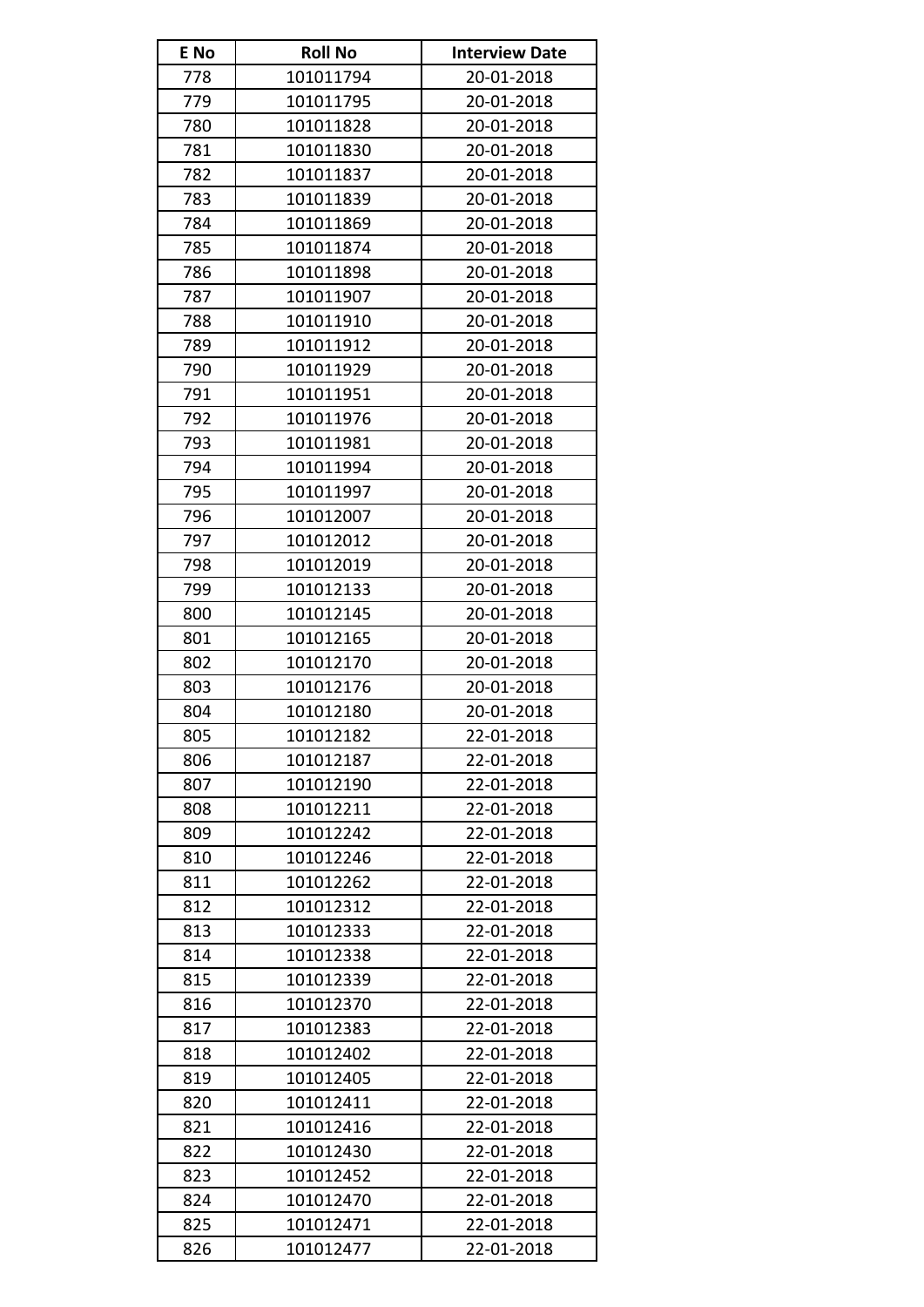| E No | <b>Roll No</b> | <b>Interview Date</b> |
|------|----------------|-----------------------|
| 827  | 101012479      | 22-01-2018            |
| 828  | 101012486      | 22-01-2018            |
| 829  | 101012487      | 22-01-2018            |
| 830  | 101012490      | 22-01-2018            |
| 831  | 101012492      | 22-01-2018            |
| 832  | 101012493      | 22-01-2018            |
| 833  | 101012498      | 22-01-2018            |
| 834  | 101012506      | 22-01-2018            |
| 835  | 101012536      | 22-01-2018            |
| 836  | 101012551      | 22-01-2018            |
| 837  | 101012565      | 22-01-2018            |
| 838  | 101012570      | 22-01-2018            |
| 839  | 101012573      | 22-01-2018            |
| 840  | 101012576      | 22-01-2018            |
| 841  | 101012599      | 22-01-2018            |
| 842  | 101012605      | 22-01-2018            |
| 843  | 101012613      | 22-01-2018            |
| 844  | 101012617      | 22-01-2018            |
| 845  | 101012618      | 22-01-2018            |
| 846  | 101012625      | 22-01-2018            |
| 847  | 101012631      | 22-01-2018            |
| 848  | 101012632      | 22-01-2018            |
| 849  | 101012638      | 22-01-2018            |
| 850  | 101012651      | 22-01-2018            |
| 851  | 101012661      | 22-01-2018            |
| 852  | 101012665      | 22-01-2018            |
| 853  | 101012667      | 23-01-2018            |
| 854  | 101012688      | 23-01-2018            |
| 855  | 101012706      | 23-01-2018            |
| 856  | 101012712      | 23-01-2018            |
| 857  | 101012718      | 23-01-2018            |
| 858  | 101012730      | 23-01-2018            |
| 859  | 101012771      | 23-01-2018            |
| 860  | 101012772      | 23-01-2018            |
| 861  | 101012799      | 23-01-2018            |
| 862  | 101012801      | 23-01-2018            |
| 863  | 101012806      | 23-01-2018            |
| 864  | 101012809      | 23-01-2018            |
| 865  | 101012818      | 23-01-2018            |
| 866  | 101012842      | 23-01-2018            |
| 867  | 101012858      | 23-01-2018            |
| 868  | 101012860      | 23-01-2018            |
| 869  | 101012872      | 23-01-2018            |
| 870  | 101012926      | 23-01-2018            |
| 871  | 101012927      | 23-01-2018            |
| 872  | 101012930      | 23-01-2018            |
| 873  | 101012962      | 23-01-2018            |
| 874  | 101012976      | 23-01-2018            |
| 875  | 101012985      | 23-01-2018            |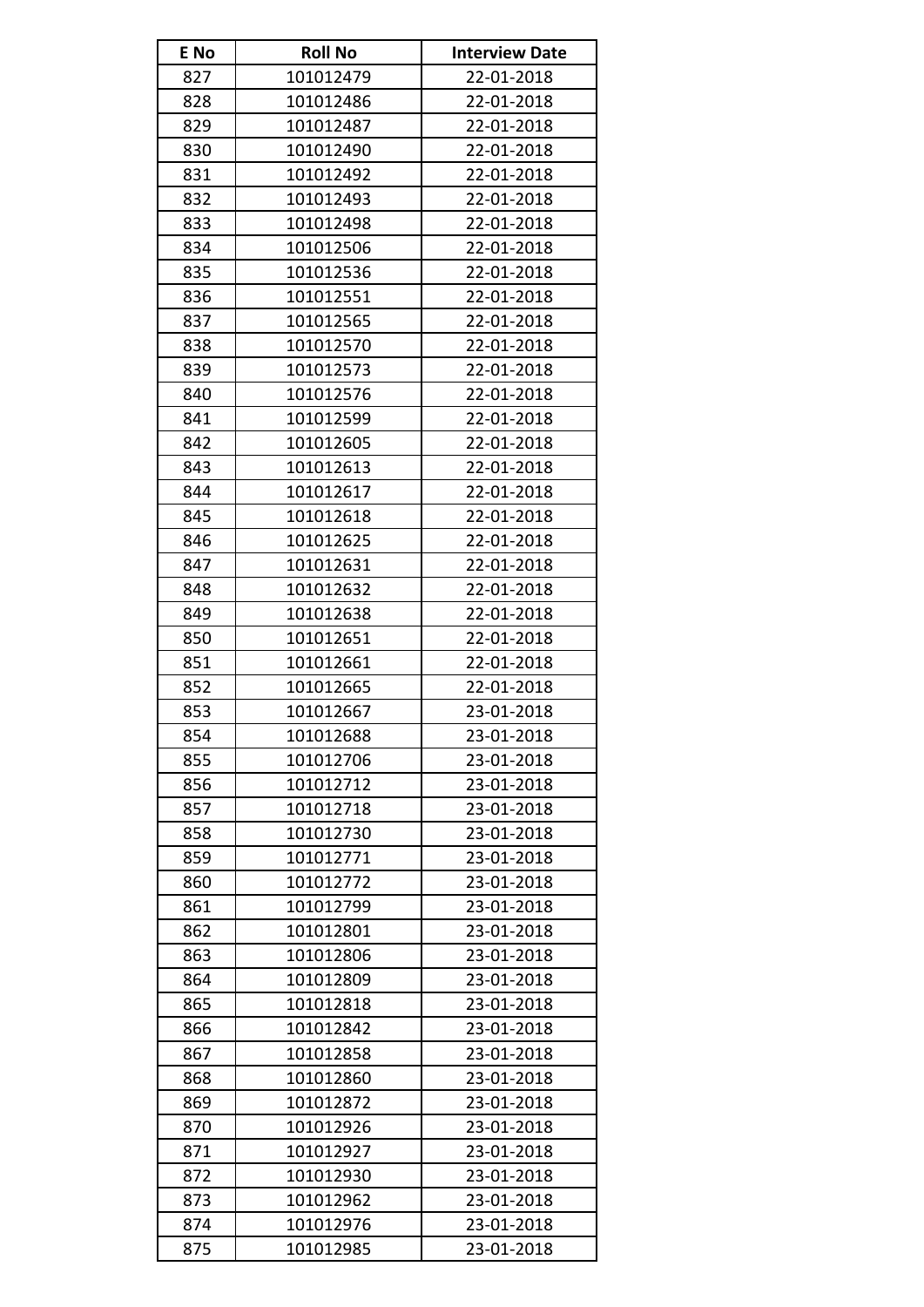| E No | <b>Roll No</b> | <b>Interview Date</b> |
|------|----------------|-----------------------|
| 876  | 101012987      | 23-01-2018            |
| 877  | 101012989      | 23-01-2018            |
| 878  | 101012992      | 23-01-2018            |
| 879  | 101012993      | 23-01-2018            |
| 880  | 101013000      | 23-01-2018            |
| 881  | 101013003      | 23-01-2018            |
| 882  | 101013015      | 23-01-2018            |
| 883  | 101013029      | 23-01-2018            |
| 884  | 101013043      | 23-01-2018            |
| 885  | 101013068      | 23-01-2018            |
| 886  | 101013076      | 23-01-2018            |
| 887  | 101013082      | 23-01-2018            |
| 888  | 101013087      | 23-01-2018            |
| 889  | 101013089      | 23-01-2018            |
| 890  | 101013106      | 23-01-2018            |
| 891  | 101013175      | 23-01-2018            |
| 892  | 101013183      | 23-01-2018            |
| 893  | 101013211      | 23-01-2018            |
| 894  | 101013225      | 23-01-2018            |
| 895  | 101013228      | 23-01-2018            |
| 896  | 101013237      | 23-01-2018            |
| 897  | 101013239      | 23-01-2018            |
| 898  | 101013291      | 23-01-2018            |
| 899  | 101013312      | 23-01-2018            |
| 900  | 101013358      | 23-01-2018            |
| 901  | 101013363      | 24-01-2018            |
| 902  | 101013385      | 24-01-2018            |
| 903  | 101013409      | 24-01-2018            |
| 904  | 101013419      | 24-01-2018            |
| 905  | 101013427      | 24-01-2018            |
| 906  | 101013434      | 24-01-2018            |
| 907  | 101013446      | 24-01-2018            |
| 908  | 101013453      | 24-01-2018            |
| 909  | 101013466      | 24-01-2018            |
| 910  | 101013472      | 24-01-2018            |
| 911  | 101013484      | 24-01-2018            |
| 912  | 101013500      | 24-01-2018            |
| 913  | 101013523      | 24-01-2018            |
| 914  | 101013550      | 24-01-2018            |
| 915  | 101013557      | 24-01-2018            |
| 916  | 101013558      | 24-01-2018            |
| 917  | 101013578      | 24-01-2018            |
| 918  | 101013585      | 24-01-2018            |
| 919  | 101013610      | 24-01-2018            |
| 920  | 101013611      | 24-01-2018            |
| 921  | 101013651      | 24-01-2018            |
| 922  | 101013655      | 24-01-2018            |
| 923  | 101013658      | 24-01-2018            |
| 924  | 101013660      | 24-01-2018            |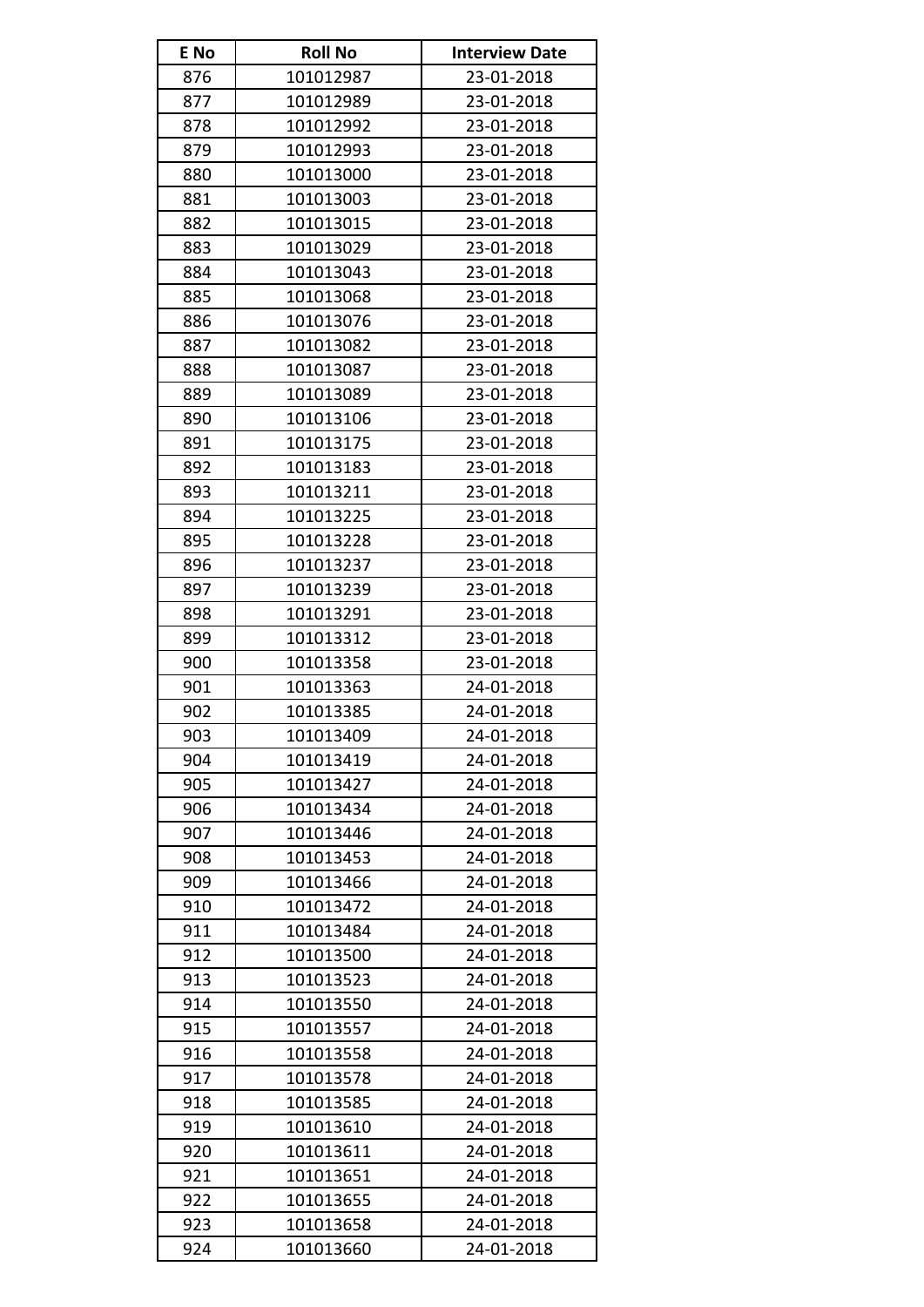| E No | <b>Roll No</b> | <b>Interview Date</b> |
|------|----------------|-----------------------|
| 925  | 101013686      | 24-01-2018            |
| 926  | 101013692      | 24-01-2018            |
| 927  | 101013693      | 24-01-2018            |
| 928  | 101013695      | 24-01-2018            |
| 929  | 101013706      | 24-01-2018            |
| 930  | 101013716      | 24-01-2018            |
| 931  | 101013724      | 24-01-2018            |
| 932  | 101013732      | 24-01-2018            |
| 933  | 101013733      | 24-01-2018            |
| 934  | 101013745      | 24-01-2018            |
| 935  | 101013782      | 24-01-2018            |
| 936  | 101013798      | 24-01-2018            |
| 937  | 101013805      | 24-01-2018            |
| 938  | 101013834      | 24-01-2018            |
| 939  | 101013878      | 24-01-2018            |
| 940  | 101013892      | 24-01-2018            |
| 941  | 101013919      | 24-01-2018            |
| 942  | 101013941      | 24-01-2018            |
| 943  | 101013951      | 24-01-2018            |
| 944  | 101013972      | 24-01-2018            |
| 945  | 101013992      | 24-01-2018            |
| 946  | 101014015      | 24-01-2018            |
| 947  | 101014042      | 24-01-2018            |
| 948  | 101014055      | 24-01-2018            |
| 949  | 101014057      | 24-01-2018            |
| 950  | 101014060      | 24-01-2018            |
| 951  | 101014076      | 24-01-2018            |
| 952  | 101014078      | 25-01-2018            |
| 953  | 101014086      | 25-01-2018            |
| 954  | 101014118      | 25-01-2018            |
| 955  | 101014133      | 25-01-2018            |
| 956  | 101014138      | 25-01-2018            |
| 957  | 101014159      | 25-01-2018            |
| 958  | 101014184      | 25-01-2018            |
| 959  | 101014206      | 25-01-2018            |
| 960  | 101014223      | 25-01-2018            |
| 961  | 101014271      | 25-01-2018            |
| 962  | 101014290      | 25-01-2018            |
| 963  | 101014304      | 25-01-2018            |
| 964  | 101014316      | 25-01-2018            |
| 965  | 101014320      | 25-01-2018            |
| 966  | 101014336      | 25-01-2018            |
| 967  | 101014394      | 25-01-2018            |
| 968  | 101014421      | 25-01-2018            |
| 969  | 101014426      | 25-01-2018            |
| 970  | 101014433      | 25-01-2018            |
| 971  | 101014435      | 25-01-2018            |
| 972  | 101014437      | 25-01-2018            |
| 973  | 101014467      | 25-01-2018            |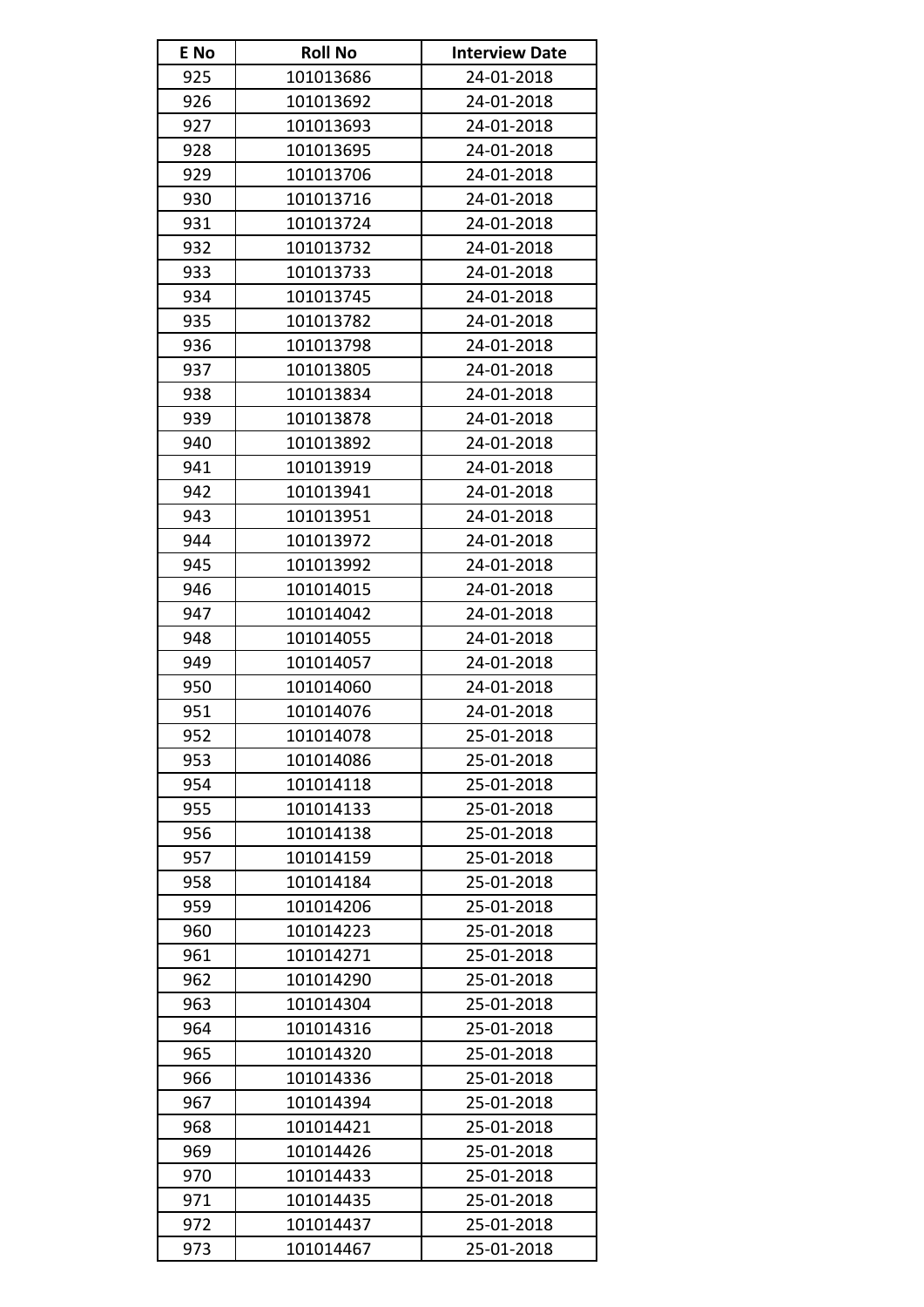| E No | <b>Roll No</b> | <b>Interview Date</b> |
|------|----------------|-----------------------|
| 974  | 101014473      | 25-01-2018            |
| 975  | 101014481      | 25-01-2018            |
| 976  | 101014489      | 25-01-2018            |
| 977  | 101014546      | 25-01-2018            |
| 978  | 101014549      | 25-01-2018            |
| 979  | 101014551      | 25-01-2018            |
| 980  | 101014560      | 25-01-2018            |
| 981  | 101014568      | 25-01-2018            |
| 982  | 101014575      | 25-01-2018            |
| 983  | 101014576      | 25-01-2018            |
| 984  | 101014588      | 25-01-2018            |
| 985  | 101014623      | 25-01-2018            |
| 986  | 101014628      | 25-01-2018            |
| 987  | 101014657      | 25-01-2018            |
| 988  | 101014683      | 25-01-2018            |
| 989  | 101014689      | 25-01-2018            |
| 990  | 101014717      | 25-01-2018            |
| 991  | 101014719      | 25-01-2018            |
| 992  | 101014731      | 25-01-2018            |
| 993  | 101014749      | 25-01-2018            |
| 994  | 101014752      | 25-01-2018            |
| 995  | 101014786      | 25-01-2018            |
| 996  | 101014792      | 25-01-2018            |
| 997  | 101014795      | 25-01-2018            |
| 998  | 101014813      | 25-01-2018            |
| 999  | 101014822      | 25-01-2018            |
| 1000 | 101014865      | 25-01-2018            |
| 1001 | 101014881      | 25-01-2018            |
| 1002 | 101014901      | 25-01-2018            |
| 1003 | 101014924      | 29-01-2018            |
| 1004 | 101014937      | 29-01-2018            |
| 1005 | 101014939      | 29-01-2018            |
| 1006 | 101014958      | 29-01-2018            |
| 1007 | 101014959      | 29-01-2018            |
| 1008 | 101014960      | 29-01-2018            |
| 1009 | 101014992      | 29-01-2018            |
| 1010 | 101014997      | 29-01-2018            |
| 1011 | 101015009      | 29-01-2018            |
| 1012 | 101015028      | 29-01-2018            |
| 1013 | 101015045      | 29-01-2018            |
| 1014 | 101015050      | 29-01-2018            |
| 1015 | 101015052      | 29-01-2018            |
| 1016 | 101015059      | 29-01-2018            |
| 1017 | 101015069      | 29-01-2018            |
| 1018 | 101015074      | 29-01-2018            |
| 1019 | 101015080      | 29-01-2018            |
| 1020 | 101015093      | 29-01-2018            |
| 1021 | 101015110      | 29-01-2018            |
| 1022 | 101015117      | 29-01-2018            |